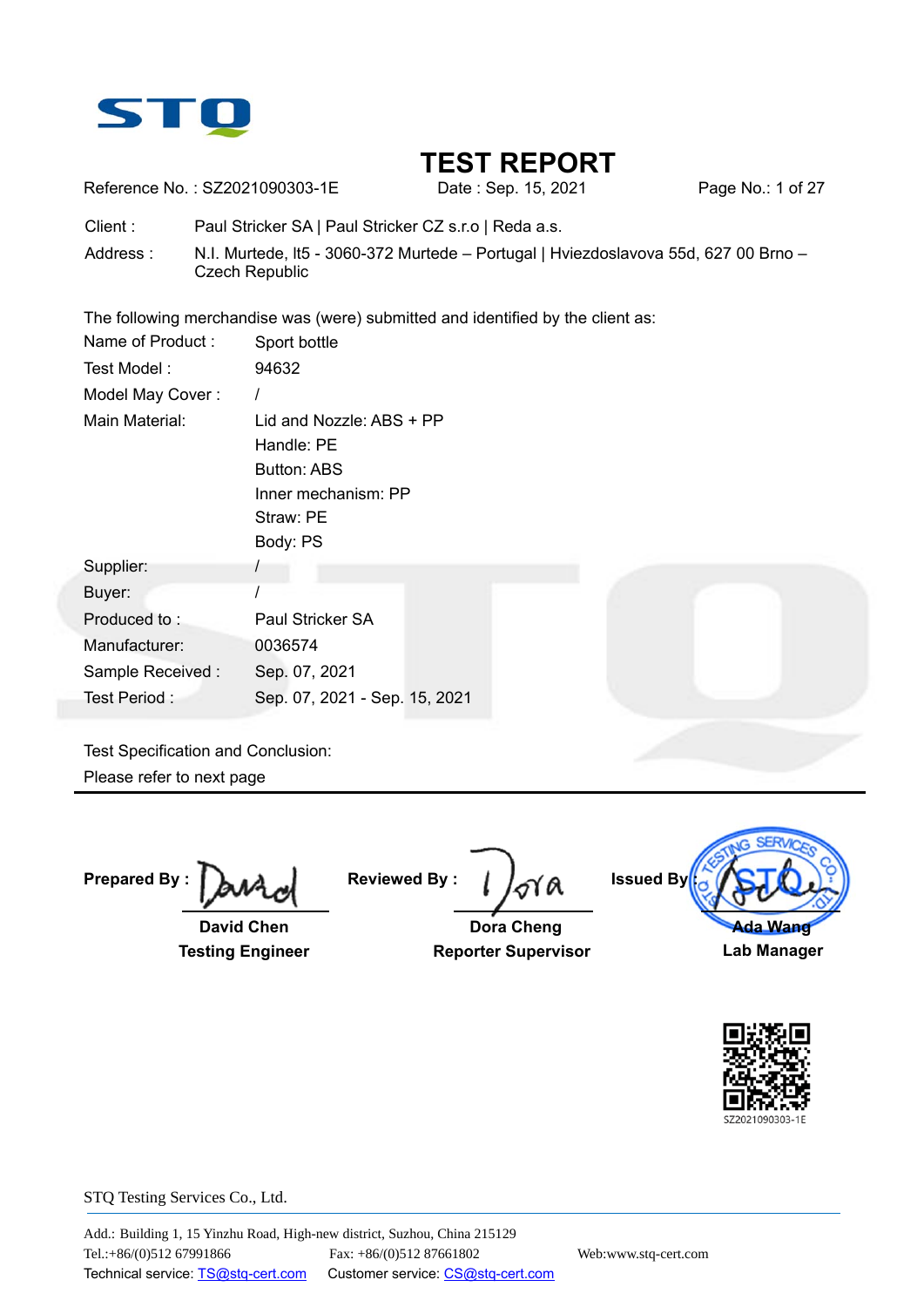

Reference No.: SZ2021090303-1E Date : Sep. 15, 2021 Page No.: 2 of 27

| <b>Test Request</b> |                                                                                                              | <b>Conclusion</b> |  |  |  |  |  |  |  |
|---------------------|--------------------------------------------------------------------------------------------------------------|-------------------|--|--|--|--|--|--|--|
|                     | Commission Regulation (EU) No 10/2011 and its subsequent amendment Regulation EU No.1282/2011,               |                   |  |  |  |  |  |  |  |
|                     | 1183/2012, 202/2014 and Regulation (EU) 2016/1416, (EU) 2017/752, (EU) 2018/213, (EU) 2020/1245 on           |                   |  |  |  |  |  |  |  |
|                     | plastic materials and articles intended to come into contact with foodstuffs, German Food, Articles of Daily |                   |  |  |  |  |  |  |  |
|                     | Use and Feed Code of September 1, 2005 (LFGB), Section 31, General Requirement(Article 3) in                 |                   |  |  |  |  |  |  |  |
|                     | EU Regulation No. 1935/2004                                                                                  |                   |  |  |  |  |  |  |  |
| 1.                  | Sensorial examination odour and taste test for full article                                                  | <b>PASS</b>       |  |  |  |  |  |  |  |
| 2.                  | Overall Migration test for plastic                                                                           | <b>PASS</b>       |  |  |  |  |  |  |  |
| 3.                  | Soluble Heavy Metals for plastic                                                                             | <b>PASS</b>       |  |  |  |  |  |  |  |
| 4.                  | Specific migration test of Primary Aromatic Amine content for plastic                                        | <b>PASS</b>       |  |  |  |  |  |  |  |
| 5.                  | Specific Migration of acrylonitrile for plastic                                                              | <b>PASS</b>       |  |  |  |  |  |  |  |
| 6.                  | Specific Migration of 1,3-butadiene for plastic                                                              | <b>PASS</b>       |  |  |  |  |  |  |  |
|                     | Council of Europe Resolution AP (2004) 5, General Requirement (Article 3) in EU Regulation No. 1935/2004     |                   |  |  |  |  |  |  |  |
| 2.                  | Overall Migration test for Silicone rubber                                                                   | <b>PASS</b>       |  |  |  |  |  |  |  |
|                     | Council of Europe Resolution AP (2004) 4 and 93/11/EEC, General Requirement (Article 3) in                   |                   |  |  |  |  |  |  |  |
|                     | EU Regulation No. 1935/2004                                                                                  |                   |  |  |  |  |  |  |  |
| 2.                  | Overall Migration test for TPE                                                                               | <b>PASS</b>       |  |  |  |  |  |  |  |
| 4.                  | Specific migration test of Primary Aromatic Amine content for TPE                                            | <b>PASS</b>       |  |  |  |  |  |  |  |
| 7.                  | Nitrosamine and Nitrosatable test for TPE                                                                    | <b>PASS</b>       |  |  |  |  |  |  |  |
| 8.                  | Bisphenol-A (BPA) content                                                                                    | See result        |  |  |  |  |  |  |  |

**\*\*\*\*\*\*\*\* To be continued \*\*\*\*\*\*\*\***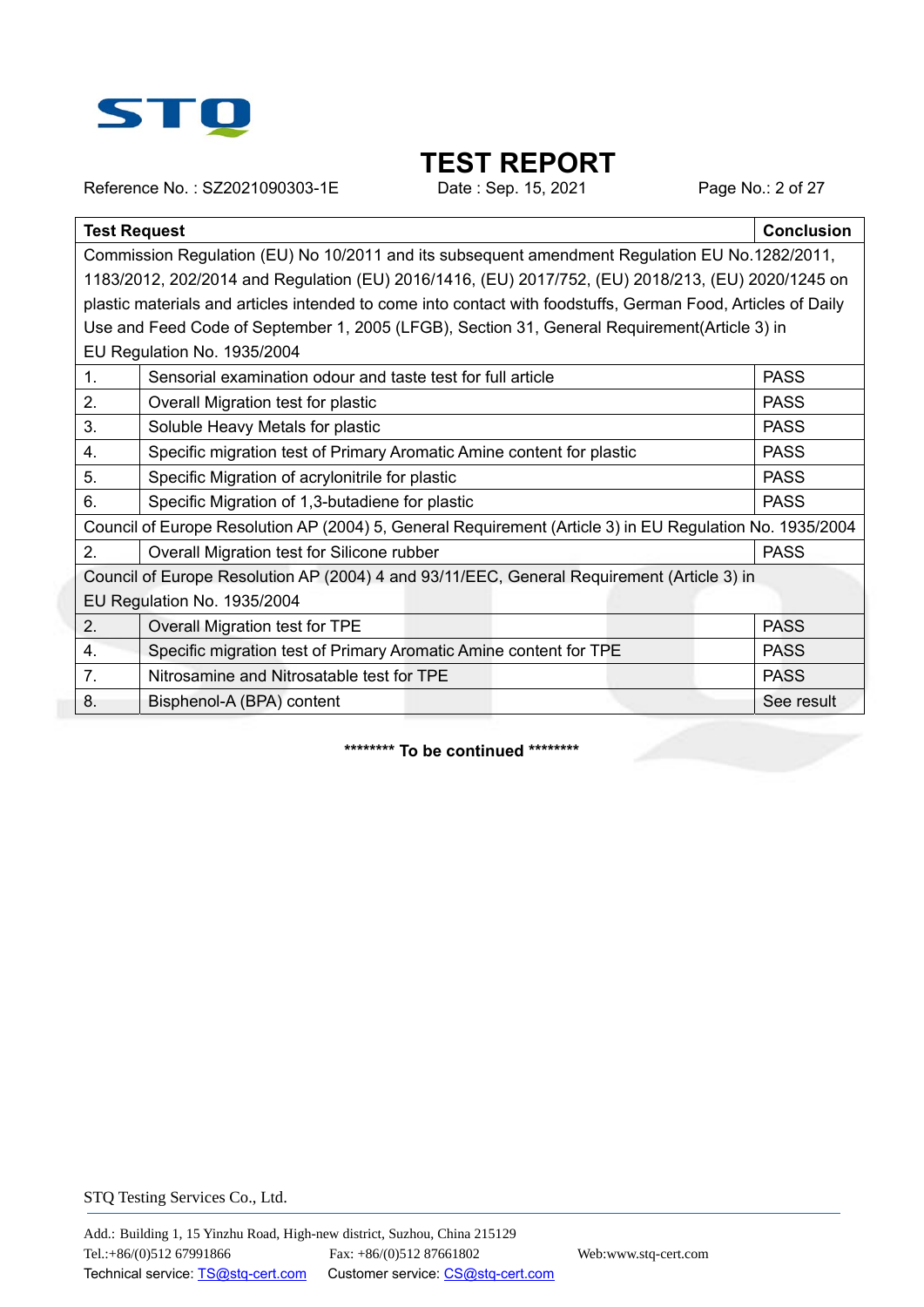

Reference No.: SZ2021090303-1E Date: Sep. 15, 2021 Page No.: 3 of 27

#### **TEST RESULTS:**

#### **1. Sensorial Examination Odour and Taste Test**

**Test Method:** Sensory test with reference to DIN10955: 2004-06

Test procedure: 1. Wash the sample with distilled water and dry it at room temperature;

- 2. Total immersion by water and keep at 70℃ for 2 hours;
- 3. Cool to room temperature;
- 4. Degust the taste and evaluate;
- 5. Test the Blank as the steps 1~4.

|                                           | <b>Result</b> |                                  |  |
|-------------------------------------------|---------------|----------------------------------|--|
| <b>Test Items</b>                         | 1#            | <b>Maximum Permissible Limit</b> |  |
| Sensorial examination odour (Point scale) |               | 2.5                              |  |
| Sensorial examination taste (Point scale) |               | 2.5                              |  |

Scale evaluation:

- 0: No perceptible odour and taste
- 1: Odour and taste just perceptible (still difficult to define)
- 2: Moderate odour and taste
- 3: Moderately strong odour and taste
- 4: Strong odour and taste

#### **2. Overall Migration Test**

**Test Method:** With reference to EN1186-1:2002 for selection of conditions and test methods;

EN1186-3:2002 aqueous food simulants by total immersion method;

EN1186-9:2002 aqueous food simulants by article filling method;

#### **Surface area(dm<sup>2</sup> )/Volume(ml):**

| 2# 1/152  | 3# 1/152 |
|-----------|----------|
| 4# 1/100  | 5# 1/100 |
| 6# 1/100  | 7# 1/100 |
| 8# 1/100  | 9#1/100  |
| 10# 1/100 |          |

|                  |                    |                       |                      | <b>Result</b> |                       | <b>Maximum</b>       |             |
|------------------|--------------------|-----------------------|----------------------|---------------|-----------------------|----------------------|-------------|
| <b>Simulants</b> | <b>Unit</b>        | <b>Test Condition</b> | $2#-1$ <sup>st</sup> | $2# - 2^{nd}$ | $2# -3$ <sup>rd</sup> | Permissible<br>Limit | Conclusion* |
| 3% acetic acid   | mq/dm <sup>2</sup> | 2 hours at 70°C       | < 3.0                | < 3.0         | < 3.0                 | 10                   | <b>PASS</b> |
| 10% ethanol      | mg/dm <sup>2</sup> | 2 hours at 70°C       | < 3.0                | < 3.0         | < 3.0                 | 10                   | <b>PASS</b> |
| 50% ethanol      | mq/dm <sup>2</sup> | 2 hours at 70°C       | < 3.0                | < 3.0         | < 3.0                 | 10                   | <b>PASS</b> |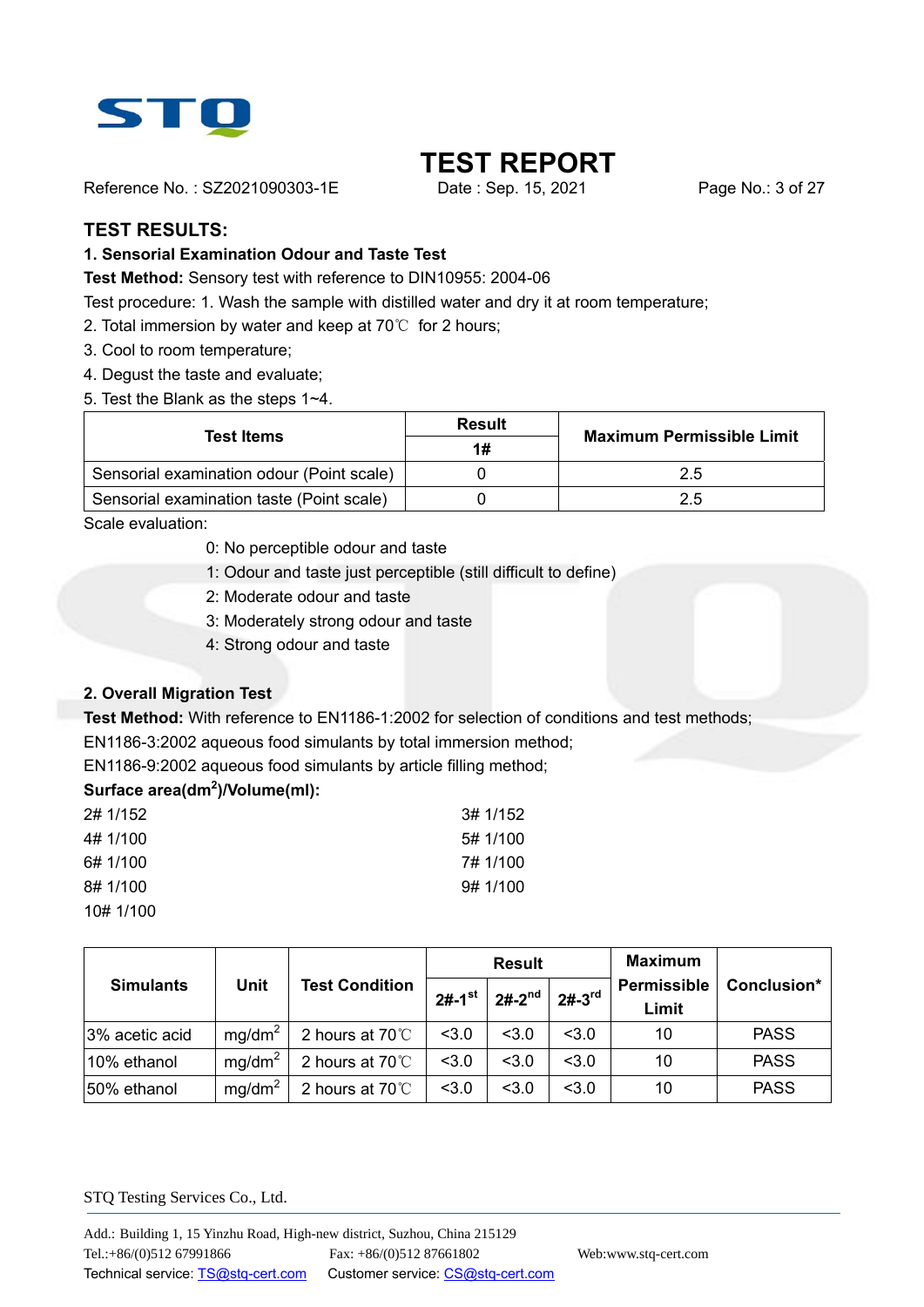

Reference No.: SZ2021090303-1E Date : Sep. 15, 2021 Page No.: 4 of 27

|                  |                                      |                 |                      | <b>Result</b> |            | <b>Maximum</b>       |             |
|------------------|--------------------------------------|-----------------|----------------------|---------------|------------|----------------------|-------------|
| <b>Simulants</b> | <b>Unit</b><br><b>Test Condition</b> |                 | $3#-1$ <sup>st</sup> | $3#-2^{nd}$   | $3# - 3rd$ | Permissible<br>Limit | Conclusion* |
| 3% acetic acid   | mq/dm <sup>2</sup>                   | 2 hours at 70°C | < 3.0                | < 3.0         | < 3.0      | 10                   | <b>PASS</b> |
| 10% ethanol      | mq/dm <sup>2</sup>                   | 2 hours at 70°C | < 3.0                | < 3.0         | < 3.0      | 10                   | <b>PASS</b> |
| 50% ethanol      | mg/dm <sup>2</sup>                   | 2 hours at 70°C | < 3.0                | < 3.0         | < 3.0      | 10                   | <b>PASS</b> |

|                  |                    |                         |                      | <b>Result</b> |          | <b>Maximum</b>       |             |
|------------------|--------------------|-------------------------|----------------------|---------------|----------|----------------------|-------------|
| <b>Simulants</b> | <b>Unit</b>        | <b>Test Condition</b>   | $4#-1$ <sup>st</sup> | $4#-2^{nd}$   | $4#-3rd$ | Permissible<br>Limit | Conclusion* |
| 3% acetic acid   | mq/dm <sup>2</sup> | 2 hours at 70°C         | < 3.0                | < 3.0         | < 3.0    | 10                   | <b>PASS</b> |
| 10% ethanol      | mq/dm <sup>2</sup> | 2 hours at 70°C         | < 3.0                | < 3.0         | < 3.0    | 10                   | <b>PASS</b> |
| 50% ethanol      | mg/dm <sup>2</sup> | 2 hours at $70^{\circ}$ | < 3.0                | < 3.0         | < 3.0    | 10                   | <b>PASS</b> |

|                  |                    |                         |                      | <b>Result</b> |          | <b>Maximum</b>              |             |
|------------------|--------------------|-------------------------|----------------------|---------------|----------|-----------------------------|-------------|
| <b>Simulants</b> | <b>Unit</b>        | <b>Test Condition</b>   | $5#-1$ <sup>st</sup> | $5#-2^{nd}$   | $5#-3rd$ | <b>Permissible</b><br>Limit | Conclusion* |
| 3% acetic acid   | mg/dm <sup>2</sup> | 2 hours at 70°C         | < 3.0                | < 3.0         | < 3.0    | 10                          | <b>PASS</b> |
| 10% ethanol      | mg/dm <sup>2</sup> | 2 hours at $70^{\circ}$ | < 3.0                | < 3.0         | < 3.0    | 10                          | <b>PASS</b> |
| 50% ethanol      | mg/dm <sup>2</sup> | 2 hours at $70^{\circ}$ | < 3.0                | < 3.0         | < 3.0    | 10                          | <b>PASS</b> |

| <b>Simulants</b> |                    |                         |                      | <b>Result</b> |                       | <b>Maximum</b>              |             |
|------------------|--------------------|-------------------------|----------------------|---------------|-----------------------|-----------------------------|-------------|
|                  | <b>Unit</b>        | <b>Test Condition</b>   | $6#-1$ <sup>st</sup> | $6#-2^{nd}$   | $6# -3$ <sup>rd</sup> | <b>Permissible</b><br>Limit | Conclusion* |
| 3% acetic acid   | mq/dm <sup>2</sup> | 2 hours at 70°C         | < 3.0                | < 3.0         | < 3.0                 | 10                          | <b>PASS</b> |
| 10% ethanol      | mg/dm <sup>2</sup> | 2 hours at $70^{\circ}$ | < 3.0                | < 3.0         | < 3.0                 | 10                          | <b>PASS</b> |
| 50% ethanol      | mq/dm <sup>2</sup> | 2 hours at 70°C         | < 3.0                | < 3.0         | < 3.0                 | 10                          | <b>PASS</b> |

| <b>Simulants</b> |                                      |                         |             | <b>Result</b> |                             | <b>Maximum</b> |             |
|------------------|--------------------------------------|-------------------------|-------------|---------------|-----------------------------|----------------|-------------|
|                  | <b>Unit</b><br><b>Test Condition</b> | $7#-1$ <sup>st</sup>    | $7#-2^{nd}$ | $7#-3rd$      | <b>Permissible</b><br>Limit | Conclusion*    |             |
| 3% acetic acid   | mg/kg                                | 2 hours at $70^{\circ}$ | 10.0        | <10.0         | 10.0                        | 60             | <b>PASS</b> |
| 10% ethanol      | mg/kg                                | 2 hours at $70^{\circ}$ | 10.0        | < 10.0        | 10.0                        | 60             | <b>PASS</b> |
| 50% ethanol      | mg/kg                                | 2 hours at $70^{\circ}$ | < 10.0      | < 10.0        | 10.0                        | 60             | <b>PASS</b> |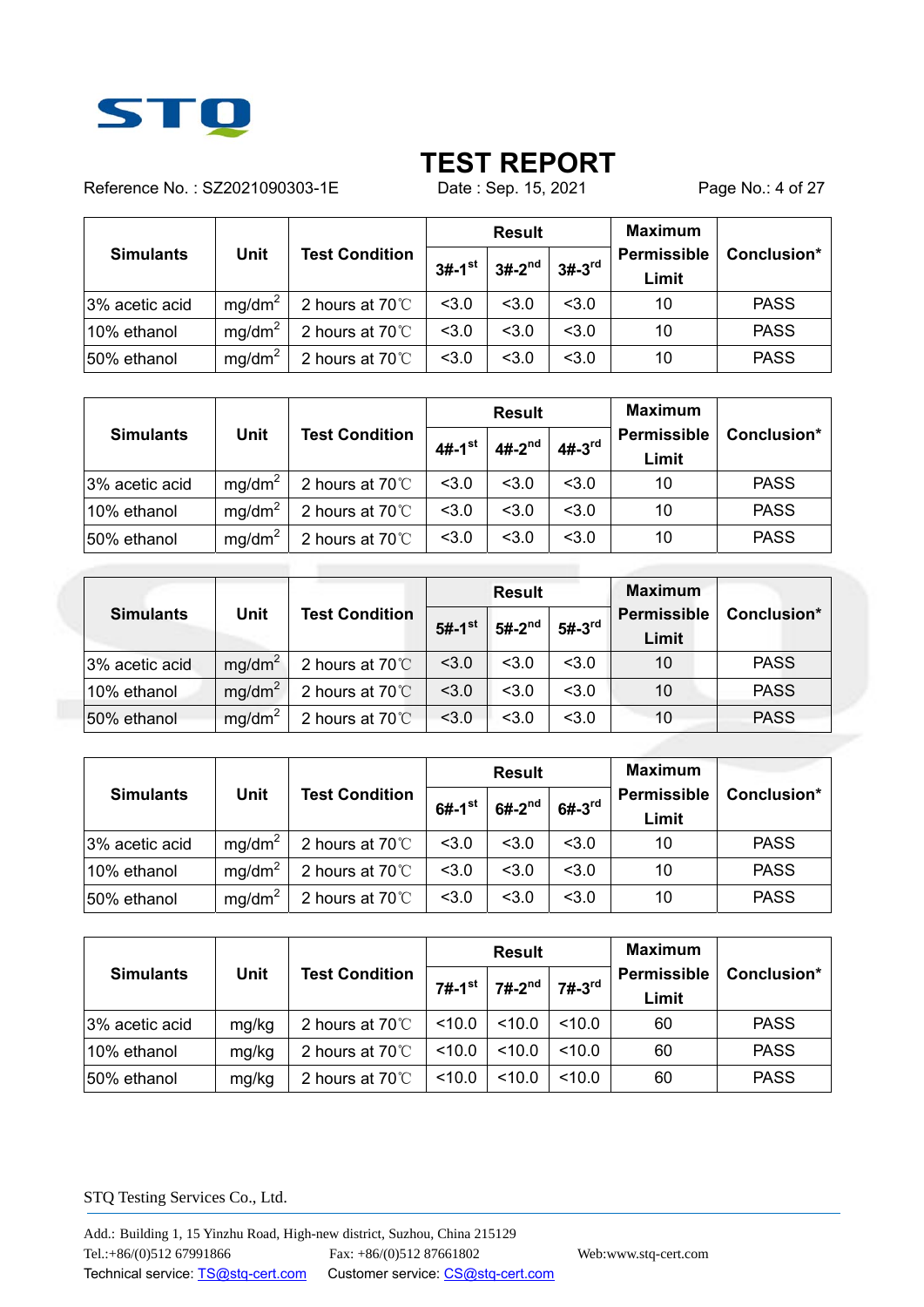

Reference No.: SZ2021090303-1E Date : Sep. 15, 2021 Page No.: 5 of 27

|                  |                                      |                 |                      | <b>Result</b> |            | <b>Maximum</b>       |             |
|------------------|--------------------------------------|-----------------|----------------------|---------------|------------|----------------------|-------------|
| <b>Simulants</b> | <b>Unit</b><br><b>Test Condition</b> |                 | $8#-1$ <sup>st</sup> | $8#-2^{nd}$   | $8# - 3rd$ | Permissible<br>Limit | Conclusion* |
| 3% acetic acid   | mq/dm <sup>2</sup>                   | 2 hours at 70°C | < 3.0                | 3.0           | < 3.0      | 10                   | <b>PASS</b> |
| 10% ethanol      | mq/dm <sup>2</sup>                   | 2 hours at 70°C | < 3.0                | < 3.0         | < 3.0      | 10                   | <b>PASS</b> |
| 50% ethanol      | mq/dm <sup>2</sup>                   | 2 hours at 70°C | < 3.0                | < 3.0         | < 3.0      | 10                   | <b>PASS</b> |

| <b>Simulants</b> |                                      |                         |             | <b>Result</b>        |                      | <b>Maximum</b> |             |
|------------------|--------------------------------------|-------------------------|-------------|----------------------|----------------------|----------------|-------------|
|                  | <b>Unit</b><br><b>Test Condition</b> | $9#-1$ <sup>st</sup>    | $9#-2^{nd}$ | $9#-3$ <sup>rd</sup> | Permissible<br>Limit | Conclusion*    |             |
| 3% acetic acid   | mq/dm <sup>2</sup>                   | 2 hours at 70°C         | < 3.0       | < 3.0                | < 3.0                | 10             | <b>PASS</b> |
| 10% ethanol      | mq/dm <sup>2</sup>                   | 2 hours at 70°C         | < 3.0       | < 3.0                | < 3.0                | 10             | <b>PASS</b> |
| 50% ethanol      | mq/dm <sup>2</sup>                   | 2 hours at $70^{\circ}$ | < 3.0       | < 3.0                | < 3.0                | 10             | <b>PASS</b> |

|                  |                    |                         |       | <b>Result</b>                                                   |       | <b>Maximum</b>              |             |
|------------------|--------------------|-------------------------|-------|-----------------------------------------------------------------|-------|-----------------------------|-------------|
| <b>Simulants</b> | Unit               | <b>Test Condition</b>   |       | $10# - 1$ <sup>st</sup> 10#-2 <sup>nd</sup> 10#-3 <sup>rd</sup> |       | <b>Permissible</b><br>Limit | Conclusion* |
| 3% acetic acid   | mg/dm <sup>2</sup> | 2 hours at $70^{\circ}$ | < 3.0 | < 3.0                                                           | < 3.0 | 10                          | <b>PASS</b> |
| 10% ethanol      | mg/dm <sup>2</sup> | 2 hours at 70°C         | < 3.0 | < 3.0                                                           | < 3.0 | 10                          | <b>PASS</b> |
| 50% ethanol      | mg/dm <sup>2</sup> | 2 hours at 70°C         | < 3.0 | < 3.0                                                           | < 3.0 | 10                          | <b>PASS</b> |

**\*\*\*\*\*\*\*\* To be continued \*\*\*\*\*\*\*\***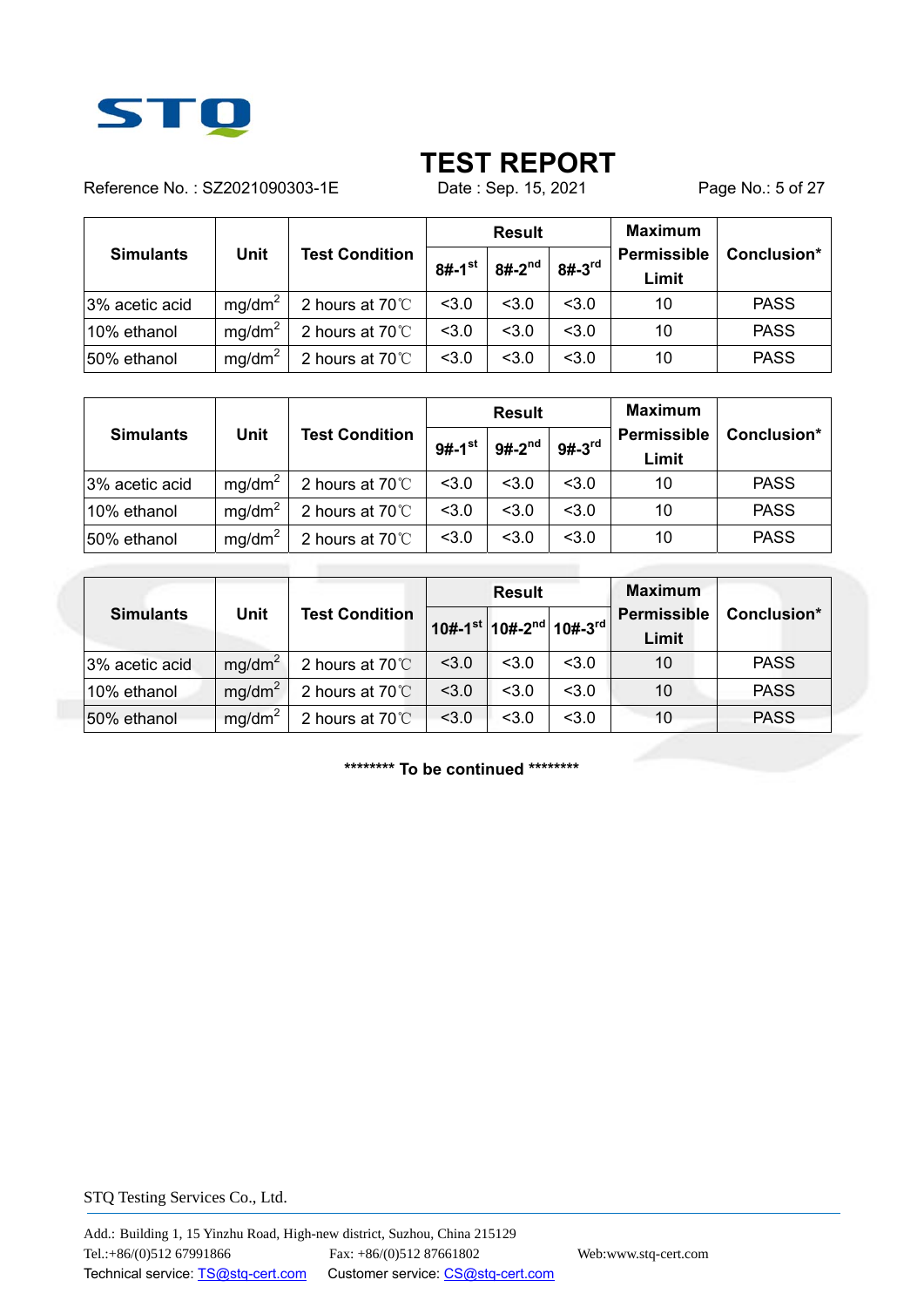

Reference No.: SZ2021090303-1E Date : Sep. 15, 2021 Page No.: 6 of 27

#### **3.Soluble Heavy Metals**

**Test Method:** Sample preparation in 3% Acetic acid at 70℃ for 2 hours, followed by analysis using Inductively Coupled Argon Plasma Spectrometer.

#### **Surface area(dm<sup>2</sup> )/Volume(ml):** 1/152

|                    |             |                      | <b>Result</b> |          | <b>Maximum Permissible</b> |
|--------------------|-------------|----------------------|---------------|----------|----------------------------|
| <b>Test Item</b>   | <b>Unit</b> | $2#-1$ <sup>st</sup> | $2# - 2^{nd}$ | $2#-3rd$ | Limit                      |
| Soluble Aluminium  | mg/kg       | < 0.1                | < 0.1         | < 0.1    | 1                          |
| Soluble Antimony   | mg/kg       | < 0.01               | < 0.01        | < 0.01   | 0.04                       |
| Soluble Arsenic    | mg/kg       | < 0.01               | < 0.01        | < 0.01   | 0.01                       |
| Soluble Barium     | mg/kg       | < 0.1                | $0.1$         | < 0.1    | 1                          |
| Soluble Cadmium    | mg/kg       | < 0.001              | < 0.001       | < 0.001  | 0.002                      |
| Soluble Chromium   | mg/kg       | < 0.01               | < 0.01        | < 0.01   | 0.01                       |
| Soluble Cobalt     | mg/kg       | < 0.01               | < 0.01        | < 0.01   | 0.05                       |
| Soluble Copper     | mg/kg       | < 0.1                | < 0.1         | < 0.1    | 5                          |
| Soluble Iron       | mg/kg       | $5$                  | $5$           | $5$      | 48                         |
| Soluble Lead       | mg/kg       | < 0.01               | < 0.01        | < 0.01   | 0.01                       |
| Soluble Lithium    | mg/kg       | < 0.01               | < 0.01        | < 0.01   | 0.6                        |
| Soluble Manganese  | mg/kg       | < 0.01               | < 0.01        | < 0.01   | 0.6                        |
| Soluble Mercury    | mg/kg       | < 0.01               | < 0.01        | < 0.01   | 0.01                       |
| Soluble Nickel     | mg/kg       | < 0.01               | < 0.01        | < 0.01   | 0.02                       |
| Soluble Zinc       | mg/kg       | < 0.1                | < 0.1         | < 0.1    | 5                          |
| Soluble Tungsten   | mg/kg       | < 0.01               | < 0.01        | < 0.01   | 0.05                       |
| Soluble Europium   | mg/kg       | < 0.01               | < 0.01        | < 0.01   |                            |
| Soluble Gadolinium | mg/kg       | < 0.01               | < 0.01        | < 0.01   | Sum≤0.05                   |
| Soluble Lanthanum  | mg/kg       | < 0.01               | < 0.01        | < 0.01   |                            |
| Soluble Terbium    | mg/kg       | < 0.01               | < 0.01        | < 0.01   |                            |
| conclusion*        |             |                      | <b>PASS</b>   |          |                            |

**\*\*\*\*\*\*\*\* To be continued \*\*\*\*\*\*\*\***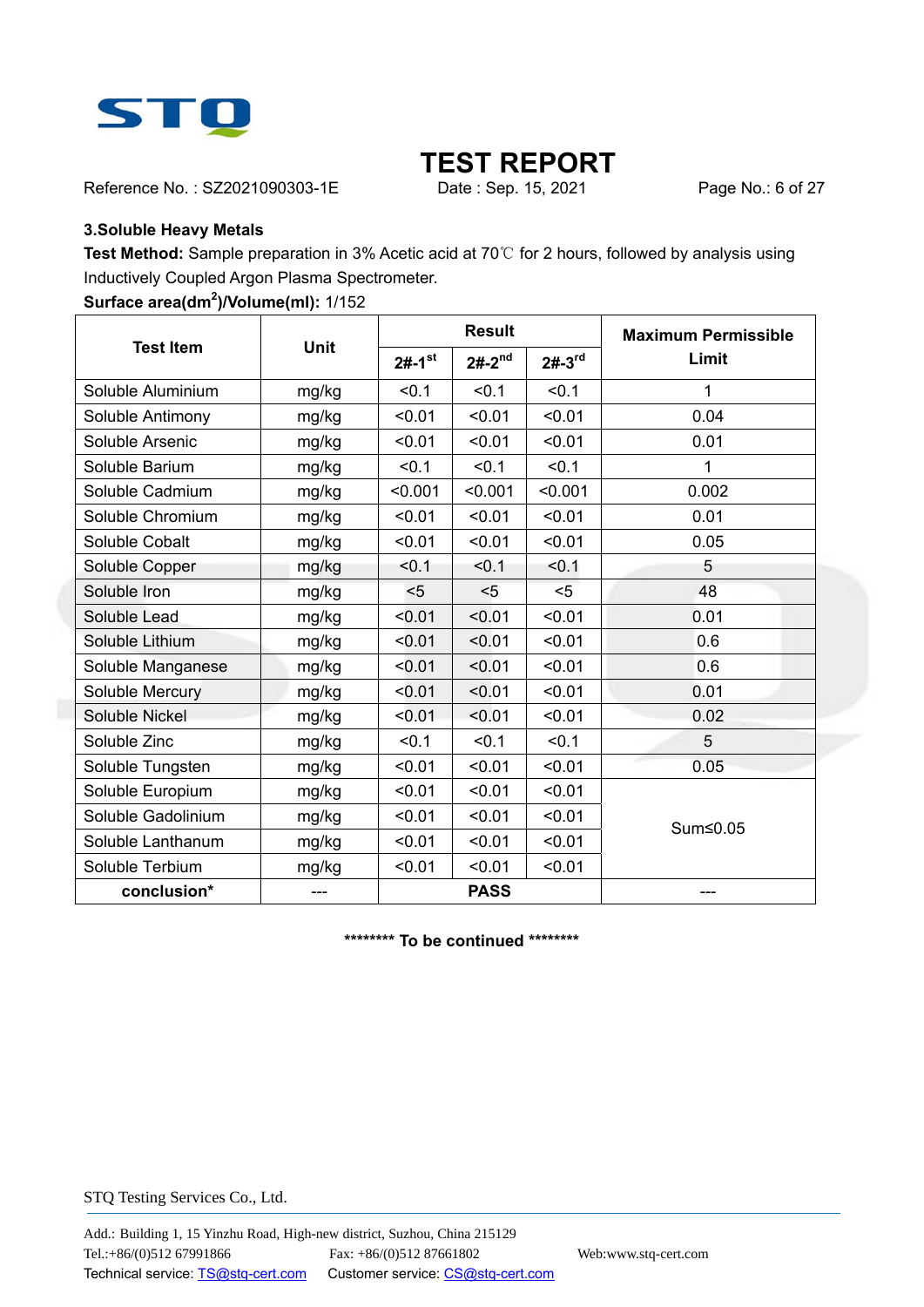

Reference No.: SZ2021090303-1E Date : Sep. 15, 2021 Page No.: 7 of 27

#### **Surface area(dm<sup>2</sup> )/Volume(ml):** 1/152

|                    |             |                      | <b>Result</b> |          | <b>Maximum Permissible</b> |
|--------------------|-------------|----------------------|---------------|----------|----------------------------|
| <b>Test Item</b>   | <b>Unit</b> | $3#-1$ <sup>st</sup> | $3#-2^{nd}$   | $3#-3rd$ | Limit                      |
| Soluble Aluminium  | mg/kg       | < 0.1                | < 0.1         | < 0.1    | 1                          |
| Soluble Antimony   | mg/kg       | < 0.01               | < 0.01        | < 0.01   | 0.04                       |
| Soluble Arsenic    | mg/kg       | < 0.01               | < 0.01        | < 0.01   | 0.01                       |
| Soluble Barium     | mg/kg       | < 0.1                | < 0.1         | < 0.1    | 1                          |
| Soluble Cadmium    | mg/kg       | < 0.001              | < 0.001       | < 0.001  | 0.002                      |
| Soluble Chromium   | mg/kg       | < 0.01               | < 0.01        | < 0.01   | 0.01                       |
| Soluble Cobalt     | mg/kg       | < 0.01               | < 0.01        | < 0.01   | 0.05                       |
| Soluble Copper     | mg/kg       | < 0.1                | < 0.1         | < 0.1    | 5                          |
| Soluble Iron       | mg/kg       | $5$                  | $5$           | $5$      | 48                         |
| Soluble Lead       | mg/kg       | < 0.01               | < 0.01        | < 0.01   | 0.01                       |
| Soluble Lithium    | mg/kg       | < 0.01               | < 0.01        | < 0.01   | 0.6                        |
| Soluble Manganese  | mg/kg       | < 0.01               | < 0.01        | < 0.01   | 0.6                        |
| Soluble Mercury    | mg/kg       | < 0.01               | < 0.01        | < 0.01   | 0.01                       |
| Soluble Nickel     | mg/kg       | < 0.01               | < 0.01        | < 0.01   | 0.02                       |
| Soluble Zinc       | mg/kg       | < 0.1                | < 0.1         | < 0.1    | 5                          |
| Soluble Tungsten   | mg/kg       | < 0.01               | < 0.01        | < 0.01   | 0.05                       |
| Soluble Europium   | mg/kg       | < 0.01               | < 0.01        | < 0.01   |                            |
| Soluble Gadolinium | mg/kg       | < 0.01               | < 0.01        | < 0.01   | Sum≤0.05                   |
| Soluble Lanthanum  | mg/kg       | < 0.01               | < 0.01        | < 0.01   |                            |
| Soluble Terbium    | mg/kg       | < 0.01               | < 0.01        | < 0.01   |                            |
| conclusion*        | $---$       |                      | <b>PASS</b>   |          | ---                        |

**\*\*\*\*\*\*\*\* To be continued \*\*\*\*\*\*\*\***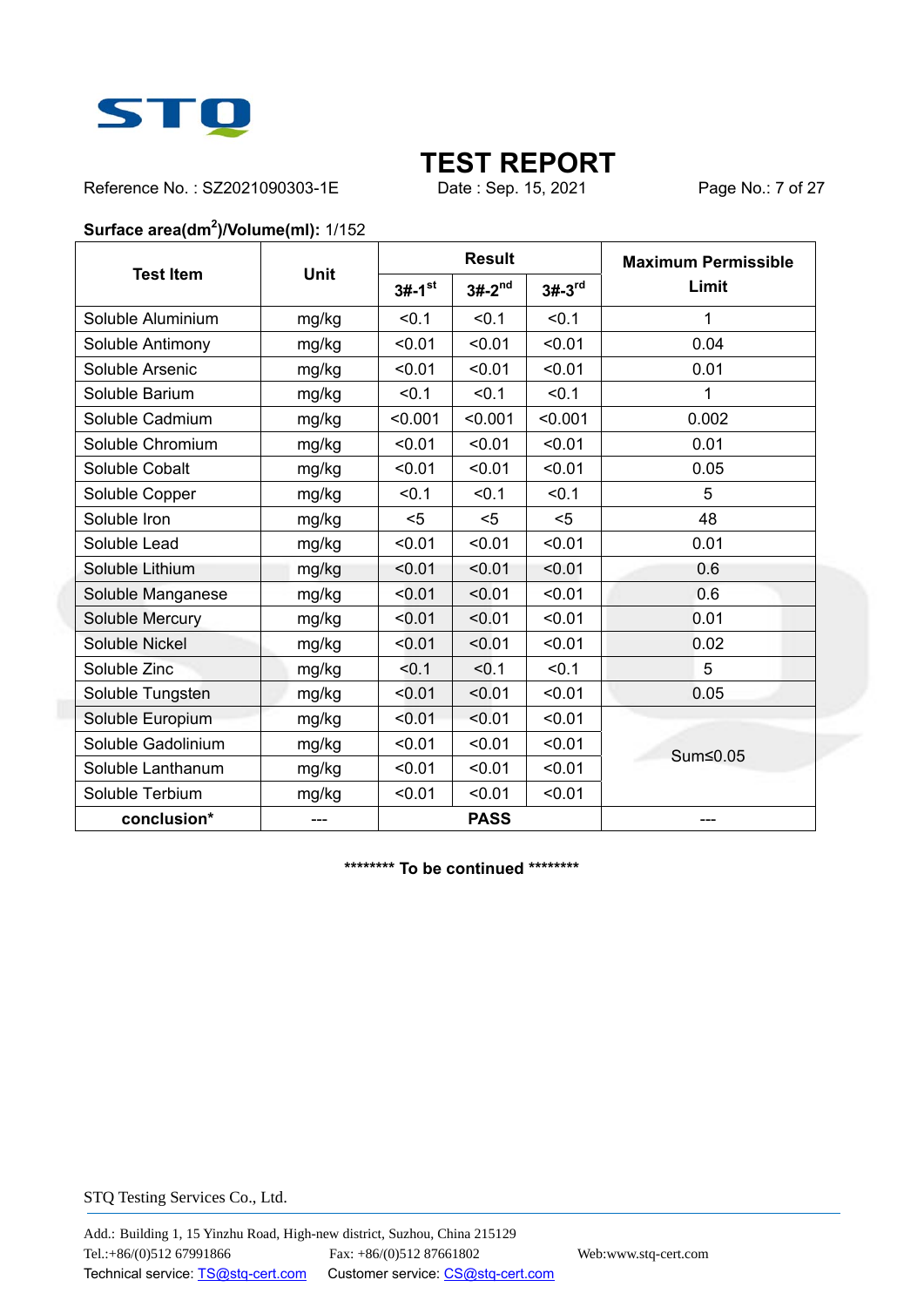

Reference No.: SZ2021090303-1E Date : Sep. 15, 2021 Page No.: 8 of 27

#### **Surface area(dm<sup>2</sup> )/Volume(ml):** 1/167

|                    |             |                      | <b>Result</b> |          | <b>Maximum Permissible</b> |
|--------------------|-------------|----------------------|---------------|----------|----------------------------|
| <b>Test Item</b>   | <b>Unit</b> | $4#-1$ <sup>st</sup> | $4#-2^{nd}$   | $4#-3rd$ | Limit                      |
| Soluble Aluminium  | mg/kg       | < 0.1                | < 0.1         | < 0.1    | 1                          |
| Soluble Antimony   | mg/kg       | < 0.01               | < 0.01        | < 0.01   | 0.04                       |
| Soluble Arsenic    | mg/kg       | < 0.01               | < 0.01        | < 0.01   | 0.01                       |
| Soluble Barium     | mg/kg       | < 0.1                | < 0.1         | < 0.1    | 1                          |
| Soluble Cadmium    | mg/kg       | < 0.001              | < 0.001       | < 0.001  | 0.002                      |
| Soluble Chromium   | mg/kg       | < 0.01               | < 0.01        | < 0.01   | 0.01                       |
| Soluble Cobalt     | mg/kg       | < 0.01               | < 0.01        | < 0.01   | 0.05                       |
| Soluble Copper     | mg/kg       | < 0.1                | < 0.1         | < 0.1    | 5                          |
| Soluble Iron       | mg/kg       | $5$                  | $5$           | $5$      | 48                         |
| Soluble Lead       | mg/kg       | < 0.01               | < 0.01        | < 0.01   | 0.01                       |
| Soluble Lithium    | mg/kg       | < 0.01               | < 0.01        | < 0.01   | 0.6                        |
| Soluble Manganese  | mg/kg       | < 0.01               | < 0.01        | < 0.01   | 0.6                        |
| Soluble Mercury    | mg/kg       | < 0.01               | < 0.01        | < 0.01   | 0.01                       |
| Soluble Nickel     | mg/kg       | < 0.01               | < 0.01        | < 0.01   | 0.02                       |
| Soluble Zinc       | mg/kg       | $0.1$                | < 0.1         | < 0.1    | 5                          |
| Soluble Tungsten   | mg/kg       | < 0.01               | < 0.01        | < 0.01   | 0.05                       |
| Soluble Europium   | mg/kg       | < 0.01               | < 0.01        | < 0.01   |                            |
| Soluble Gadolinium | mg/kg       | < 0.01               | < 0.01        | < 0.01   | Sum≤0.05                   |
| Soluble Lanthanum  | mg/kg       | < 0.01               | < 0.01        | < 0.01   |                            |
| Soluble Terbium    | mg/kg       | < 0.01               | < 0.01        | < 0.01   |                            |
| conclusion*        | $---$       |                      | <b>PASS</b>   |          | ---                        |

**\*\*\*\*\*\*\*\* To be continued \*\*\*\*\*\*\*\***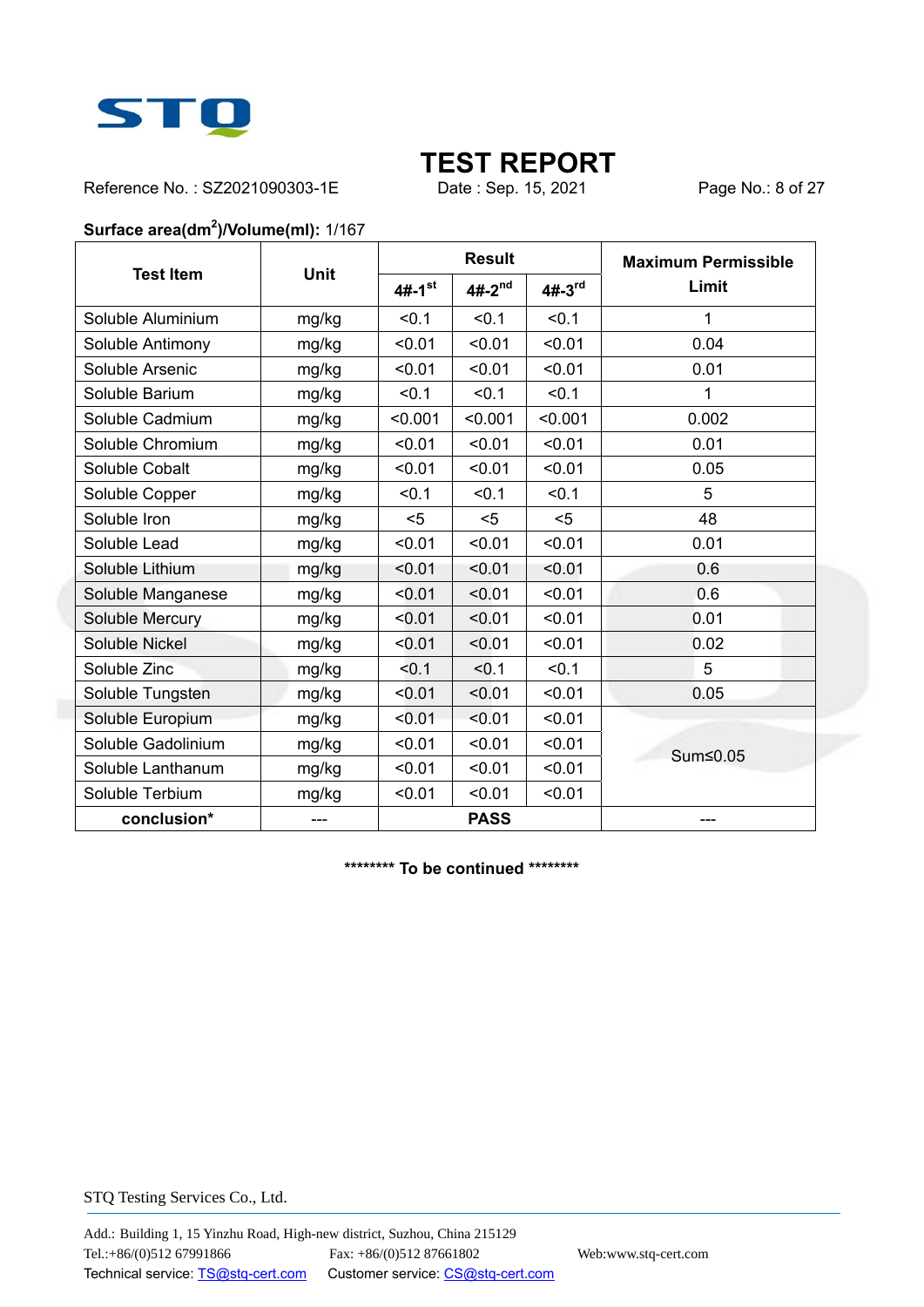

Reference No.: SZ2021090303-1E Date : Sep. 15, 2021 Page No.: 9 of 27

#### **Surface area(dm<sup>2</sup> )/Volume(ml):** 1/167

|                    |             |                      | <b>Result</b> |            | <b>Maximum Permissible</b> |
|--------------------|-------------|----------------------|---------------|------------|----------------------------|
| <b>Test Item</b>   | <b>Unit</b> | $8#-1$ <sup>st</sup> | $8#-2^{nd}$   | $8# - 3rd$ | Limit                      |
| Soluble Aluminium  | mg/kg       | < 0.1                | < 0.1         | < 0.1      | 1                          |
| Soluble Antimony   | mg/kg       | < 0.01               | < 0.01        | < 0.01     | 0.04                       |
| Soluble Arsenic    | mg/kg       | < 0.01               | < 0.01        | < 0.01     | 0.01                       |
| Soluble Barium     | mg/kg       | < 0.1                | < 0.1         | < 0.1      | 1                          |
| Soluble Cadmium    | mg/kg       | < 0.001              | < 0.001       | < 0.001    | 0.002                      |
| Soluble Chromium   | mg/kg       | < 0.01               | < 0.01        | < 0.01     | 0.01                       |
| Soluble Cobalt     | mg/kg       | < 0.01               | < 0.01        | < 0.01     | 0.05                       |
| Soluble Copper     | mg/kg       | < 0.1                | < 0.1         | < 0.1      | 5                          |
| Soluble Iron       | mg/kg       | $5$                  | $5$           | $5$        | 48                         |
| Soluble Lead       | mg/kg       | < 0.01               | < 0.01        | < 0.01     | 0.01                       |
| Soluble Lithium    | mg/kg       | < 0.01               | < 0.01        | < 0.01     | 0.6                        |
| Soluble Manganese  | mg/kg       | < 0.01               | < 0.01        | < 0.01     | 0.6                        |
| Soluble Mercury    | mg/kg       | < 0.01               | < 0.01        | < 0.01     | 0.01                       |
| Soluble Nickel     | mg/kg       | < 0.01               | < 0.01        | < 0.01     | 0.02                       |
| Soluble Zinc       | mg/kg       | < 0.1                | < 0.1         | < 0.1      | 5                          |
| Soluble Tungsten   | mg/kg       | < 0.01               | < 0.01        | < 0.01     | 0.05                       |
| Soluble Europium   | mg/kg       | < 0.01               | < 0.01        | < 0.01     |                            |
| Soluble Gadolinium | mg/kg       | < 0.01               | < 0.01        | < 0.01     | Sum≤0.05                   |
| Soluble Lanthanum  | mg/kg       | < 0.01               | < 0.01        | < 0.01     |                            |
| Soluble Terbium    | mg/kg       | < 0.01               | < 0.01        | < 0.01     |                            |
| conclusion*        | $---$       |                      | <b>PASS</b>   |            | ---                        |

**\*\*\*\*\*\*\*\* To be continued \*\*\*\*\*\*\*\***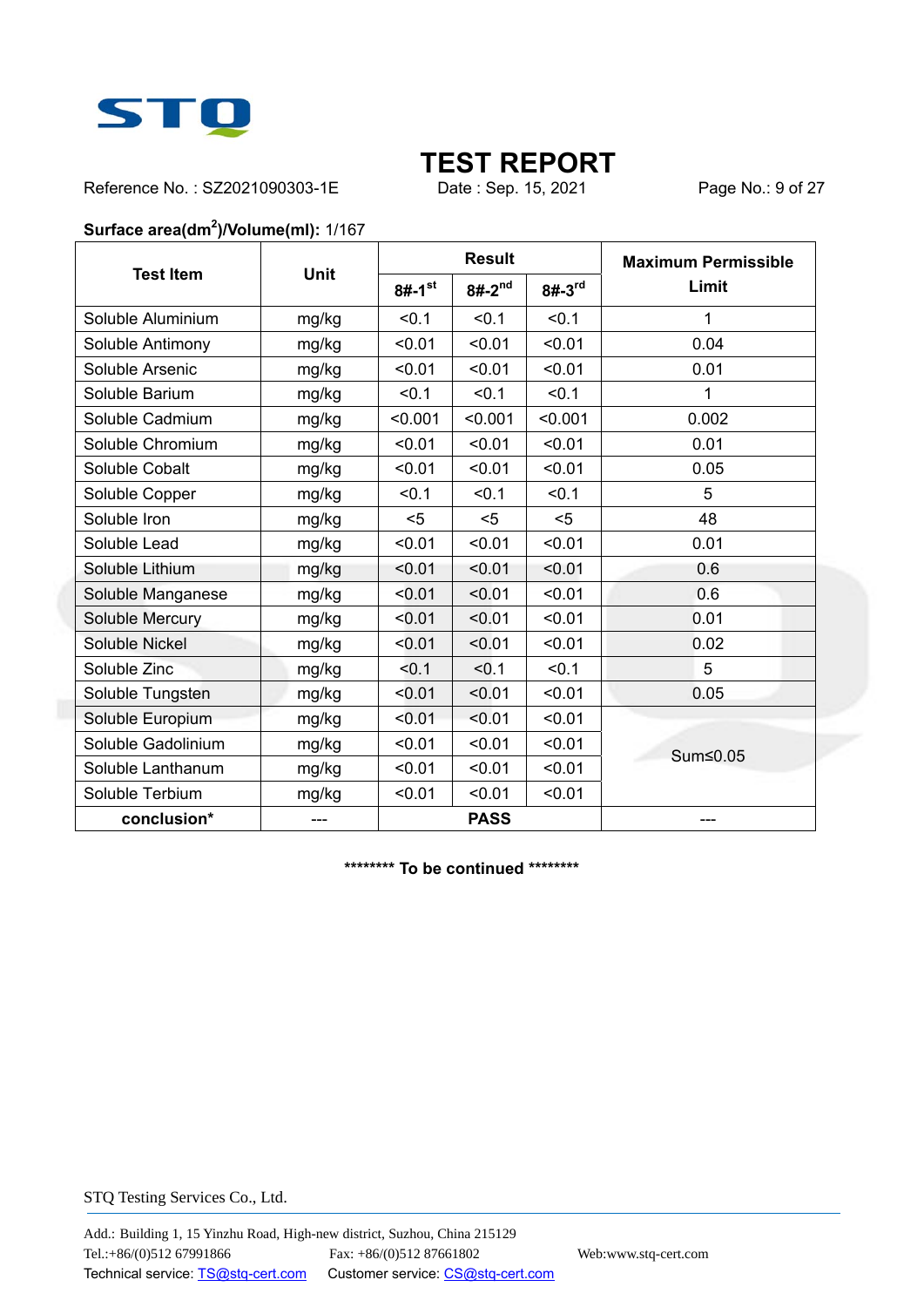

Reference No.: SZ2021090303-1E Date : Sep. 15, 2021 Page No.: 10 of 27

#### **Surface area(dm<sup>2</sup> )/Volume(ml):** 1/167

|                    |             |                      | <b>Result</b> |          | <b>Maximum Permissible</b> |
|--------------------|-------------|----------------------|---------------|----------|----------------------------|
| <b>Test Item</b>   | <b>Unit</b> | $9#-1$ <sup>st</sup> | $9#-2^{nd}$   | $9#-3rd$ | Limit                      |
| Soluble Aluminium  | mg/kg       | < 0.1                | < 0.1         | < 0.1    | 1                          |
| Soluble Antimony   | mg/kg       | < 0.01               | < 0.01        | < 0.01   | 0.04                       |
| Soluble Arsenic    | mg/kg       | < 0.01               | < 0.01        | < 0.01   | 0.01                       |
| Soluble Barium     | mg/kg       | < 0.1                | < 0.1         | < 0.1    | 1                          |
| Soluble Cadmium    | mg/kg       | < 0.001              | < 0.001       | < 0.001  | 0.002                      |
| Soluble Chromium   | mg/kg       | < 0.01               | < 0.01        | < 0.01   | 0.01                       |
| Soluble Cobalt     | mg/kg       | < 0.01               | < 0.01        | < 0.01   | 0.05                       |
| Soluble Copper     | mg/kg       | < 0.1                | < 0.1         | < 0.1    | 5                          |
| Soluble Iron       | mg/kg       | $5$                  | $5$           | $5$      | 48                         |
| Soluble Lead       | mg/kg       | < 0.01               | < 0.01        | < 0.01   | 0.01                       |
| Soluble Lithium    | mg/kg       | < 0.01               | < 0.01        | < 0.01   | 0.6                        |
| Soluble Manganese  | mg/kg       | < 0.01               | < 0.01        | < 0.01   | 0.6                        |
| Soluble Mercury    | mg/kg       | < 0.01               | < 0.01        | < 0.01   | 0.01                       |
| Soluble Nickel     | mg/kg       | < 0.01               | < 0.01        | < 0.01   | 0.02                       |
| Soluble Zinc       | mg/kg       | < 0.1                | < 0.1         | < 0.1    | 5                          |
| Soluble Tungsten   | mg/kg       | < 0.01               | < 0.01        | < 0.01   | 0.05                       |
| Soluble Europium   | mg/kg       | < 0.01               | < 0.01        | < 0.01   |                            |
| Soluble Gadolinium | mg/kg       | < 0.01               | < 0.01        | < 0.01   | Sum≤0.05                   |
| Soluble Lanthanum  | mg/kg       | < 0.01               | < 0.01        | < 0.01   |                            |
| Soluble Terbium    | mg/kg       | < 0.01               | < 0.01        | < 0.01   |                            |
| conclusion*        | $---$       |                      | <b>PASS</b>   |          | ---                        |

**\*\*\*\*\*\*\*\* To be continued \*\*\*\*\*\*\*\***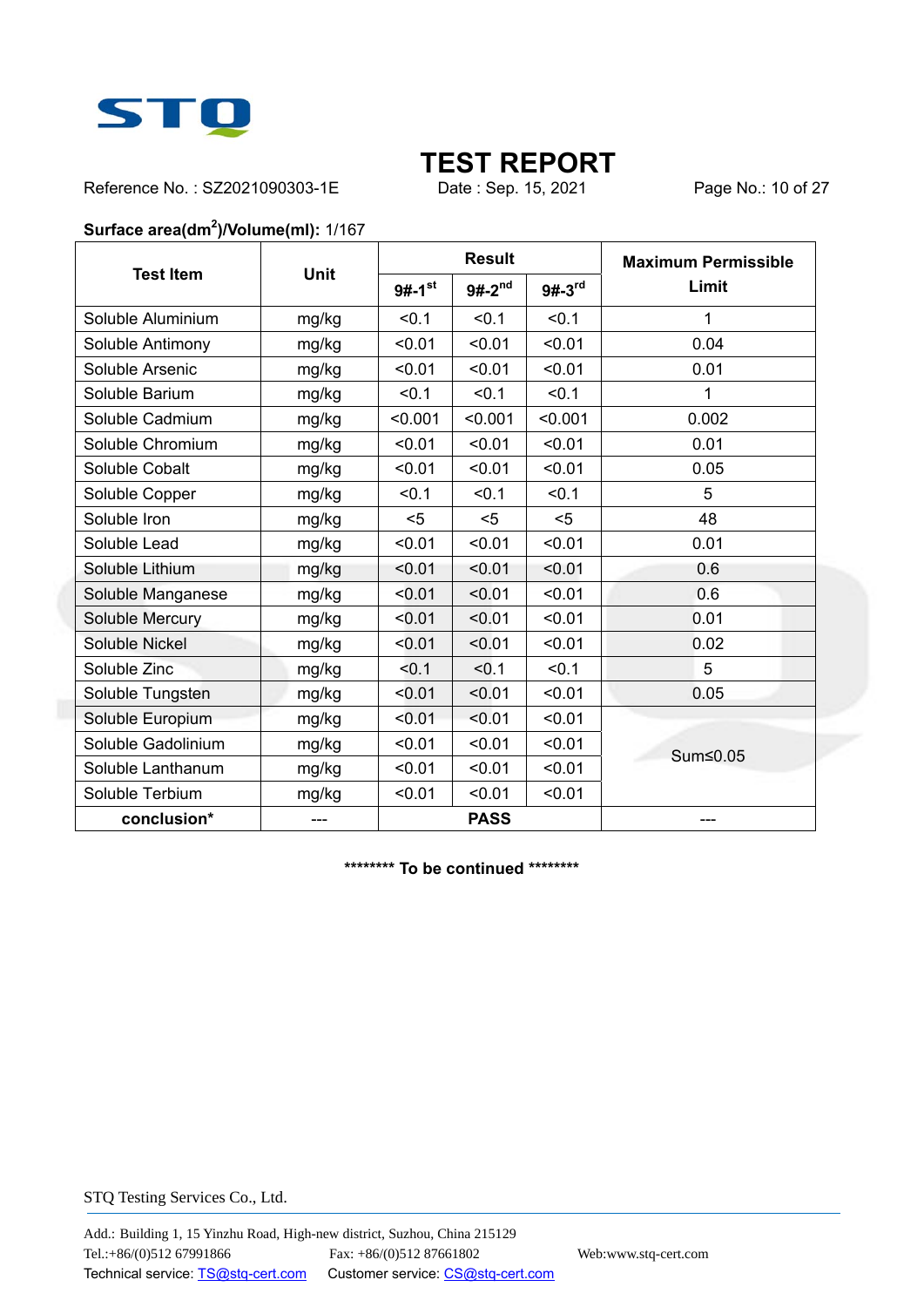

Reference No.: SZ2021090303-1E Date : Sep. 15, 2021 Page No.: 11 of 27

#### **Surface area(dm<sup>2</sup> )/Volume(ml):** 1/167

|                    |             |                       | <b>Result</b>  |           | <b>Maximum Permissible</b> |
|--------------------|-------------|-----------------------|----------------|-----------|----------------------------|
| <b>Test Item</b>   | <b>Unit</b> | $10#-1$ <sup>st</sup> | $10# - 2^{nd}$ | $10#-3rd$ | Limit                      |
| Soluble Aluminium  | mg/kg       | < 0.1                 | < 0.1          | < 0.1     | 1                          |
| Soluble Antimony   | mg/kg       | < 0.01                | < 0.01         | < 0.01    | 0.04                       |
| Soluble Arsenic    | mg/kg       | < 0.01                | < 0.01         | < 0.01    | 0.01                       |
| Soluble Barium     | mg/kg       | < 0.1                 | < 0.1          | < 0.1     | 1                          |
| Soluble Cadmium    | mg/kg       | < 0.001               | < 0.001        | < 0.001   | 0.002                      |
| Soluble Chromium   | mg/kg       | < 0.01                | < 0.01         | < 0.01    | 0.01                       |
| Soluble Cobalt     | mg/kg       | < 0.01                | < 0.01         | < 0.01    | 0.05                       |
| Soluble Copper     | mg/kg       | < 0.1                 | < 0.1          | < 0.1     | 5                          |
| Soluble Iron       | mg/kg       | $5$                   | $5$            | $5$       | 48                         |
| Soluble Lead       | mg/kg       | < 0.01                | < 0.01         | < 0.01    | 0.01                       |
| Soluble Lithium    | mg/kg       | < 0.01                | < 0.01         | < 0.01    | 0.6                        |
| Soluble Manganese  | mg/kg       | < 0.01                | < 0.01         | < 0.01    | 0.6                        |
| Soluble Mercury    | mg/kg       | < 0.01                | < 0.01         | < 0.01    | 0.01                       |
| Soluble Nickel     | mg/kg       | < 0.01                | < 0.01         | < 0.01    | 0.02                       |
| Soluble Zinc       | mg/kg       | < 0.1                 | < 0.1          | < 0.1     | 5                          |
| Soluble Tungsten   | mg/kg       | < 0.01                | < 0.01         | < 0.01    | 0.05                       |
| Soluble Europium   | mg/kg       | < 0.01                | < 0.01         | < 0.01    |                            |
| Soluble Gadolinium | mg/kg       | < 0.01                | < 0.01         | < 0.01    | Sum≤0.05                   |
| Soluble Lanthanum  | mg/kg       | < 0.01                | < 0.01         | < 0.01    |                            |
| Soluble Terbium    | mg/kg       | < 0.01                | < 0.01         | < 0.01    |                            |
| conclusion*        | $---$       |                       | <b>PASS</b>    |           | ---                        |

**\*\*\*\*\*\*\*\* To be continued \*\*\*\*\*\*\*\***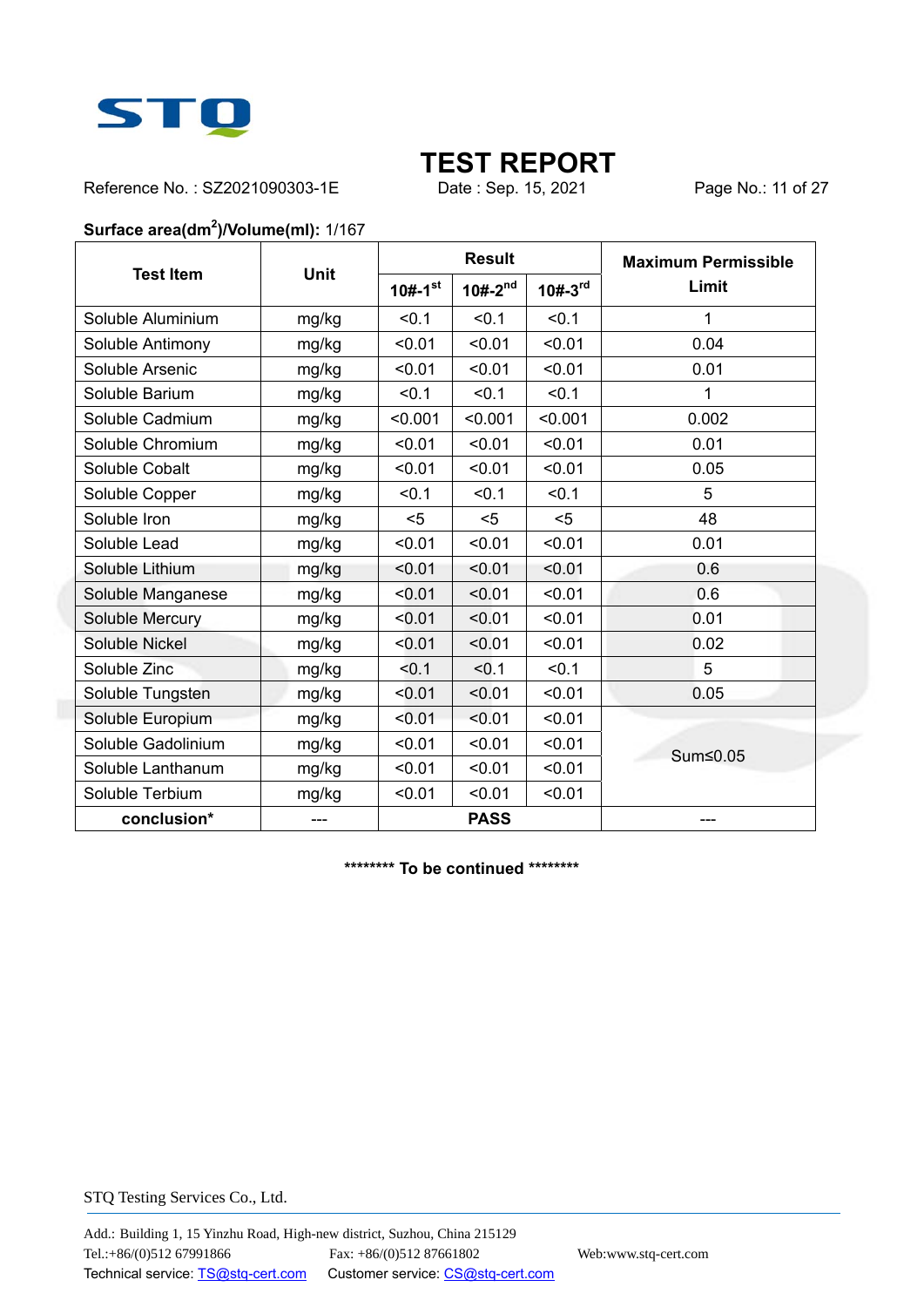

Reference No.: SZ2021090303-1E Date : Sep. 15, 2021 Page No.: 12 of 27

#### **4.Specific Migration of Primary Aromatic Amine**

**Test Method:** Sample preparation with reference to EN 13130-1: 2004 with selection of simulant and condition, followed by analysis by LC/MS/MS & UV.

**Test Condition:** 3% Acetic acid, 70℃ for 2 hours

**Surface area(dm<sup>2</sup> )/Volume(ml):**1/152

|                                       |             |                      | <b>Result</b> | <b>Maximum</b> |                             |
|---------------------------------------|-------------|----------------------|---------------|----------------|-----------------------------|
| Test Item(s)                          | <b>Unit</b> | $2#-1$ <sup>st</sup> | $2#-2^{nd}$   | $2#-3^{rd}$    | <b>Permissible</b><br>Limit |
| 4-Aminobiphenyl                       | mg/kg       | < 0.001              | < 0.001       | < 0.001        | 0.002                       |
| <b>Benzidine</b>                      | mg/kg       | < 0.001              | < 0.001       | < 0.001        | 0.002                       |
| 4-Chloro-o-toluidine                  | mg/kg       | < 0.001              | < 0.001       | < 0.001        | 0.002                       |
| 2-Naphthylamine                       | mg/kg       | < 0.001              | < 0.001       | < 0.001        | 0.002                       |
| O-Aminoazotoluene                     | mg/kg       | < 0.001              | < 0.001       | < 0.001        | 0.002                       |
| 5-nitro-o-toluidine                   | mg/kg       | < 0.001              | < 0.001       | < 0.001        | 0.002                       |
| 4-Chloroaniline                       | mg/kg       | < 0.001              | < 0.001       | < 0.001        | 0.002                       |
| 4-methoxy-m-phenylenediamine          | mg/kg       | < 0.001              | < 0.001       | < 0.001        | 0.002                       |
| 4,4'-methylenedianiline               | mg/kg       | < 0.001              | < 0.001       | < 0.001        | 0.002                       |
| 3,3'-Dichlorobenzidine                | mg/kg       | < 0.001              | < 0.001       | < 0.001        | 0.002                       |
| 3,3'-Dimethoxybenzidine               | mg/kg       | < 0.001              | < 0.001       | < 0.001        | 0.002                       |
| 3,3'-Dimethylbenzidine                | mg/kg       | < 0.001              | < 0.001       | < 0.001        | 0.002                       |
| 4,4'-methylenedi-o-toluidine          | mg/kg       | < 0.001              | < 0.001       | < 0.001        | 0.002                       |
| P-Cresidine                           | mg/kg       | < 0.001              | < 0.001       | < 0.001        | 0.002                       |
| 4,4'-Methylene-bis-(2-Chloro-aniline) | mg/kg       | < 0.001              | < 0.001       | < 0.001        | 0.002                       |
| 4,4'-oxydianiline                     | mg/kg       | < 0.001              | < 0.001       | < 0.001        | 0.002                       |
| 4,4'-Thiodianiline                    | mg/kg       | < 0.001              | < 0.001       | < 0.001        | 0.002                       |
| O-Toluidine                           | mg/kg       | < 0.001              | < 0.001       | < 0.001        | 0.002                       |
| 4-methyl-m-phenylenediamine           | mg/kg       | < 0.001              | < 0.001       | < 0.001        | 0.002                       |
| 2,4,5-Trimethylaniline                | mg/kg       | < 0.001              | < 0.001       | < 0.001        | 0.002                       |
| 4-Aminoazobenzene                     | mg/kg       | < 0.001              | < 0.001       | < 0.001        | 0.002                       |
| O-Anisidine                           | mg/kg       | < 0.001              | < 0.001       | < 0.001        | 0.002                       |
| <b>Other Primary Aromatic Amine</b>   | mg/kg       | < 0.01               | < 0.01        | < 0.01         | Sum≤0.01                    |
| conclusion*                           |             |                      | <b>PASS</b>   |                |                             |

#### **\*\*\*\*\*\*\*\* To be continued \*\*\*\*\*\*\*\***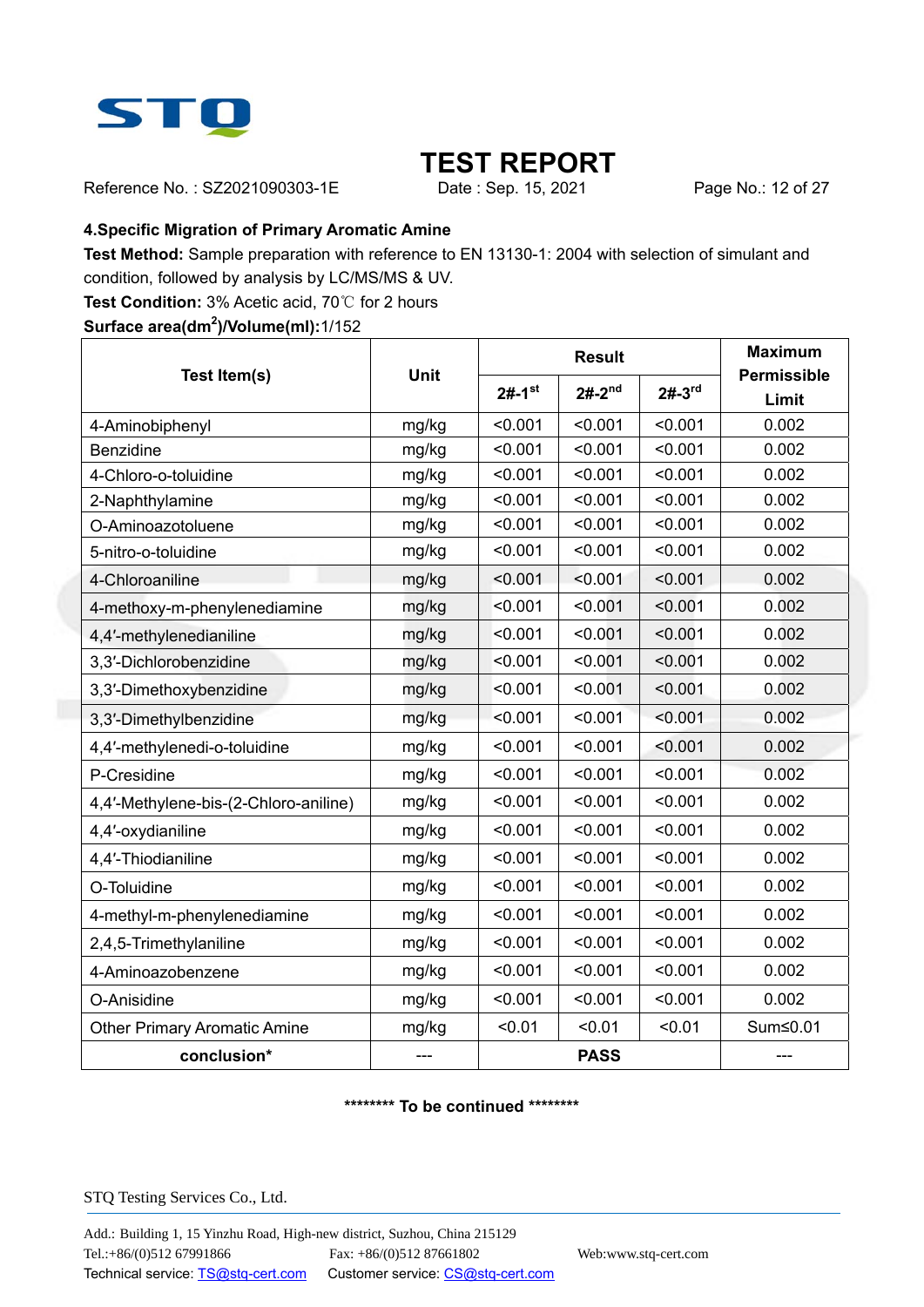

Reference No.: SZ2021090303-1E Date : Sep. 15, 2021 Page No.: 13 of 27

#### **Surface area(dm<sup>2</sup> )/Volume(ml):**1/152

|                                       | <b>Unit</b> |                      | <b>Result</b> |          | <b>Maximum</b>              |
|---------------------------------------|-------------|----------------------|---------------|----------|-----------------------------|
| Test Item(s)                          |             | $3#-1$ <sup>st</sup> | $3#-2^{nd}$   | $3#-3rd$ | <b>Permissible</b><br>Limit |
| 4-Aminobiphenyl                       | mg/kg       | < 0.001              | < 0.001       | < 0.001  | 0.002                       |
| Benzidine                             | mg/kg       | < 0.001              | < 0.001       | < 0.001  | 0.002                       |
| 4-Chloro-o-toluidine                  | mg/kg       | < 0.001              | < 0.001       | < 0.001  | 0.002                       |
| 2-Naphthylamine                       | mg/kg       | < 0.001              | < 0.001       | < 0.001  | 0.002                       |
| O-Aminoazotoluene                     | mg/kg       | < 0.001              | < 0.001       | < 0.001  | 0.002                       |
| 5-nitro-o-toluidine                   | mg/kg       | < 0.001              | < 0.001       | < 0.001  | 0.002                       |
| 4-Chloroaniline                       | mg/kg       | < 0.001              | < 0.001       | < 0.001  | 0.002                       |
| 4-methoxy-m-phenylenediamine          | mg/kg       | < 0.001              | < 0.001       | < 0.001  | 0.002                       |
| 4,4'-methylenedianiline               | mg/kg       | < 0.001              | < 0.001       | < 0.001  | 0.002                       |
| 3,3'-Dichlorobenzidine                | mg/kg       | < 0.001              | < 0.001       | < 0.001  | 0.002                       |
| 3,3'-Dimethoxybenzidine               | mg/kg       | < 0.001              | < 0.001       | < 0.001  | 0.002                       |
| 3,3'-Dimethylbenzidine                | mg/kg       | < 0.001              | < 0.001       | < 0.001  | 0.002                       |
| 4,4'-methylenedi-o-toluidine          | mg/kg       | < 0.001              | < 0.001       | < 0.001  | 0.002                       |
| P-Cresidine                           | mg/kg       | < 0.001              | < 0.001       | < 0.001  | 0.002                       |
| 4,4'-Methylene-bis-(2-Chloro-aniline) | mg/kg       | < 0.001              | < 0.001       | < 0.001  | 0.002                       |
| 4,4'-oxydianiline                     | mg/kg       | < 0.001              | < 0.001       | < 0.001  | 0.002                       |
| 4,4'-Thiodianiline                    | mg/kg       | < 0.001              | < 0.001       | < 0.001  | 0.002                       |
| O-Toluidine                           | mg/kg       | < 0.001              | < 0.001       | < 0.001  | 0.002                       |
| 4-methyl-m-phenylenediamine           | mg/kg       | < 0.001              | < 0.001       | < 0.001  | 0.002                       |
| 2,4,5-Trimethylaniline                | mg/kg       | < 0.001              | < 0.001       | < 0.001  | 0.002                       |
| 4-Aminoazobenzene                     | mg/kg       | < 0.001              | < 0.001       | < 0.001  | 0.002                       |
| O-Anisidine                           | mg/kg       | < 0.001              | < 0.001       | < 0.001  | 0.002                       |
| <b>Other Primary Aromatic Amine</b>   | mg/kg       | < 0.01               | < 0.01        | < 0.01   | Sum≤0.01                    |
| conclusion*                           | ---         |                      | <b>PASS</b>   |          | $---$                       |

**\*\*\*\*\*\*\*\* To be continued \*\*\*\*\*\*\*\***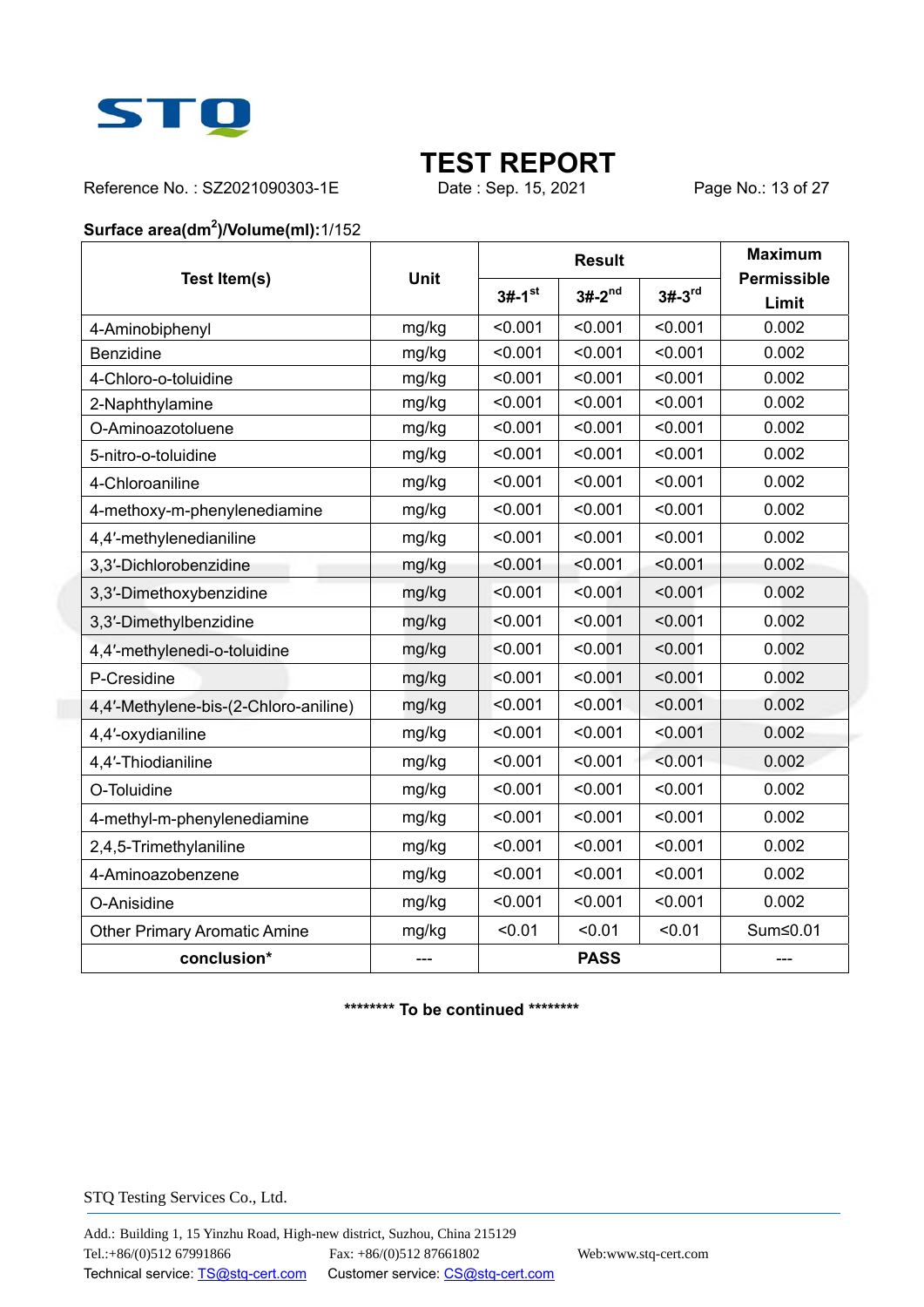

Reference No.: SZ2021090303-1E Date : Sep. 15, 2021 Page No.: 14 of 27

#### **Surface area(dm<sup>2</sup> )/Volume(ml):** 1/167

|                                       |       |                      | <b>Result</b> | <b>Maximum</b> |                             |
|---------------------------------------|-------|----------------------|---------------|----------------|-----------------------------|
| Test Item(s)                          | Unit  | $4#-1$ <sup>st</sup> | $4#-2^{nd}$   | $4#-3rd$       | <b>Permissible</b><br>Limit |
| 4-Aminobiphenyl                       | mg/kg | < 0.001              | < 0.001       | < 0.001        | 0.002                       |
| Benzidine                             | mg/kg | < 0.001              | < 0.001       | < 0.001        | 0.002                       |
| 4-Chloro-o-toluidine                  | mg/kg | < 0.001              | < 0.001       | < 0.001        | 0.002                       |
| 2-Naphthylamine                       | mg/kg | < 0.001              | < 0.001       | < 0.001        | 0.002                       |
| O-Aminoazotoluene                     | mg/kg | < 0.001              | < 0.001       | < 0.001        | 0.002                       |
| 5-nitro-o-toluidine                   | mg/kg | < 0.001              | < 0.001       | < 0.001        | 0.002                       |
| 4-Chloroaniline                       | mg/kg | < 0.001              | < 0.001       | < 0.001        | 0.002                       |
| 4-methoxy-m-phenylenediamine          | mg/kg | < 0.001              | < 0.001       | < 0.001        | 0.002                       |
| 4,4'-methylenedianiline               | mg/kg | < 0.001              | < 0.001       | < 0.001        | 0.002                       |
| 3,3'-Dichlorobenzidine                | mg/kg | < 0.001              | < 0.001       | < 0.001        | 0.002                       |
| 3,3'-Dimethoxybenzidine               | mg/kg | < 0.001              | < 0.001       | < 0.001        | 0.002                       |
| 3,3'-Dimethylbenzidine                | mg/kg | < 0.001              | < 0.001       | < 0.001        | 0.002                       |
| 4,4'-methylenedi-o-toluidine          | mg/kg | < 0.001              | < 0.001       | < 0.001        | 0.002                       |
| P-Cresidine                           | mg/kg | < 0.001              | < 0.001       | < 0.001        | 0.002                       |
| 4,4'-Methylene-bis-(2-Chloro-aniline) | mg/kg | < 0.001              | < 0.001       | < 0.001        | 0.002                       |
| 4,4'-oxydianiline                     | mg/kg | < 0.001              | < 0.001       | < 0.001        | 0.002                       |
| 4,4'-Thiodianiline                    | mg/kg | < 0.001              | < 0.001       | < 0.001        | 0.002                       |
| O-Toluidine                           | mg/kg | < 0.001              | < 0.001       | < 0.001        | 0.002                       |
| 4-methyl-m-phenylenediamine           | mg/kg | < 0.001              | < 0.001       | < 0.001        | 0.002                       |
| 2,4,5-Trimethylaniline                | mg/kg | < 0.001              | < 0.001       | < 0.001        | 0.002                       |
| 4-Aminoazobenzene                     | mg/kg | < 0.001              | < 0.001       | < 0.001        | 0.002                       |
| O-Anisidine                           | mg/kg | < 0.001              | < 0.001       | < 0.001        | 0.002                       |
| <b>Other Primary Aromatic Amine</b>   | mg/kg | < 0.01               | < 0.01        | < 0.01         | Sum≤0.01                    |
| conclusion*                           |       |                      | <b>PASS</b>   |                | ---                         |

**\*\*\*\*\*\*\*\* To be continued \*\*\*\*\*\*\*\***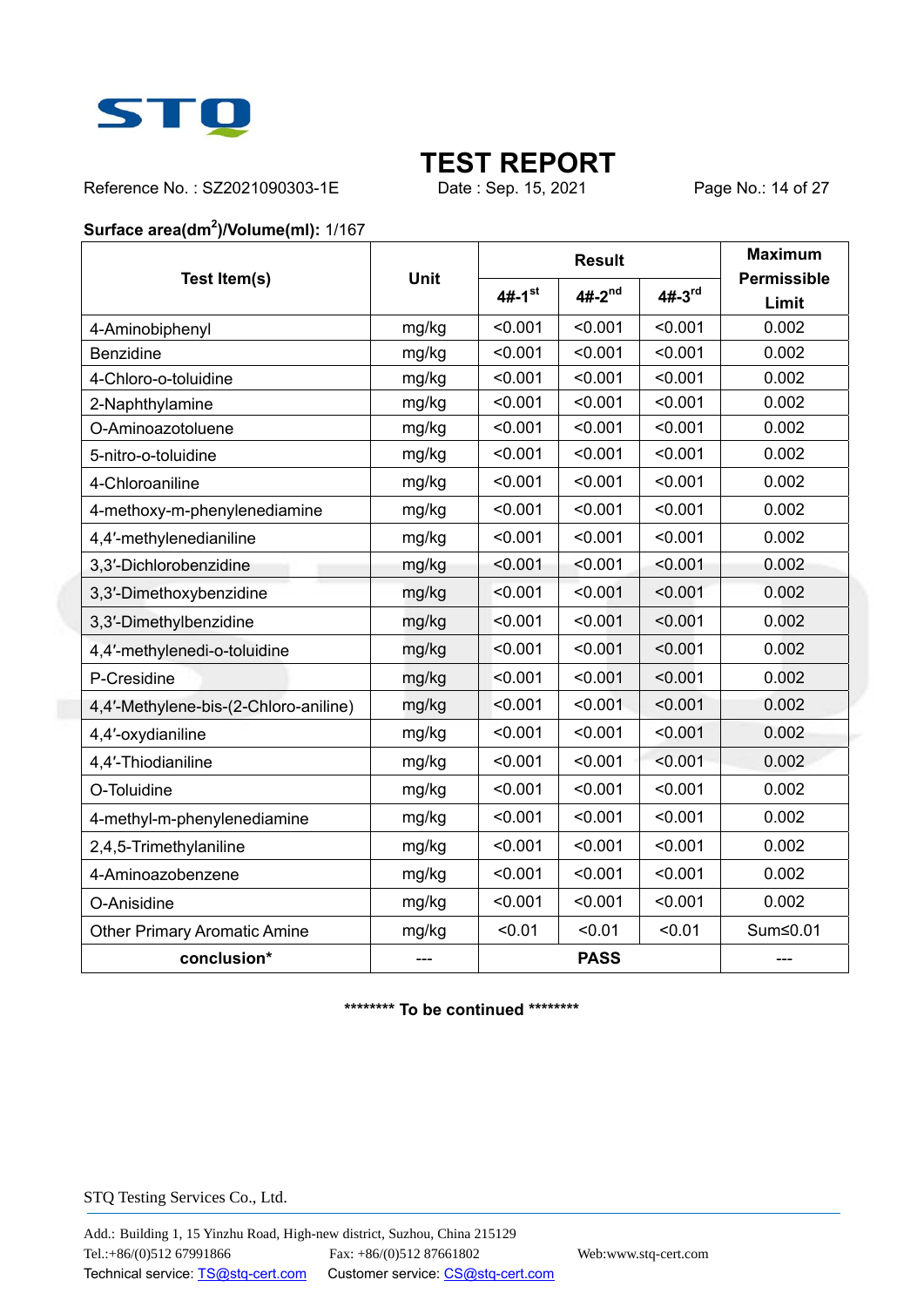

Reference No.: SZ2021090303-1E Date : Sep. 15, 2021 Page No.: 15 of 27

#### **Surface area(dm<sup>2</sup> )/Volume(ml):** 1/167

|                                       |       |                      | <b>Result</b> |          | <b>Maximum</b>              |
|---------------------------------------|-------|----------------------|---------------|----------|-----------------------------|
| Test Item(s)                          | Unit  | $5#-1$ <sup>st</sup> | $5#-2^{nd}$   | $5#-3rd$ | <b>Permissible</b><br>Limit |
| 4-Aminobiphenyl                       | mg/kg | < 0.001              | < 0.001       | < 0.001  | 0.002                       |
| Benzidine                             | mg/kg | < 0.001              | < 0.001       | < 0.001  | 0.002                       |
| 4-Chloro-o-toluidine                  | mg/kg | < 0.001              | < 0.001       | < 0.001  | 0.002                       |
| 2-Naphthylamine                       | mg/kg | < 0.001              | < 0.001       | < 0.001  | 0.002                       |
| O-Aminoazotoluene                     | mg/kg | < 0.001              | < 0.001       | < 0.001  | 0.002                       |
| 5-nitro-o-toluidine                   | mg/kg | < 0.001              | < 0.001       | < 0.001  | 0.002                       |
| 4-Chloroaniline                       | mg/kg | < 0.001              | < 0.001       | < 0.001  | 0.002                       |
| 4-methoxy-m-phenylenediamine          | mg/kg | < 0.001              | < 0.001       | < 0.001  | 0.002                       |
| 4,4'-methylenedianiline               | mg/kg | < 0.001              | < 0.001       | < 0.001  | 0.002                       |
| 3,3'-Dichlorobenzidine                | mg/kg | < 0.001              | < 0.001       | < 0.001  | 0.002                       |
| 3,3'-Dimethoxybenzidine               | mg/kg | < 0.001              | < 0.001       | < 0.001  | 0.002                       |
| 3,3'-Dimethylbenzidine                | mg/kg | < 0.001              | < 0.001       | < 0.001  | 0.002                       |
| 4,4'-methylenedi-o-toluidine          | mg/kg | < 0.001              | < 0.001       | < 0.001  | 0.002                       |
| P-Cresidine                           | mg/kg | < 0.001              | < 0.001       | < 0.001  | 0.002                       |
| 4,4'-Methylene-bis-(2-Chloro-aniline) | mg/kg | < 0.001              | < 0.001       | < 0.001  | 0.002                       |
| 4,4'-oxydianiline                     | mg/kg | < 0.001              | < 0.001       | < 0.001  | 0.002                       |
| 4,4'-Thiodianiline                    | mg/kg | < 0.001              | < 0.001       | < 0.001  | 0.002                       |
| O-Toluidine                           | mg/kg | < 0.001              | < 0.001       | < 0.001  | 0.002                       |
| 4-methyl-m-phenylenediamine           | mg/kg | < 0.001              | < 0.001       | < 0.001  | 0.002                       |
| 2,4,5-Trimethylaniline                | mg/kg | < 0.001              | < 0.001       | < 0.001  | 0.002                       |
| 4-Aminoazobenzene                     | mg/kg | < 0.001              | < 0.001       | < 0.001  | 0.002                       |
| O-Anisidine                           | mg/kg | < 0.001              | < 0.001       | < 0.001  | 0.002                       |
| <b>Other Primary Aromatic Amine</b>   | mg/kg | < 0.01               | < 0.01        | < 0.01   | Sum≤0.01                    |
| conclusion*                           |       |                      | <b>PASS</b>   |          | $---$                       |

**\*\*\*\*\*\*\*\* To be continued \*\*\*\*\*\*\*\***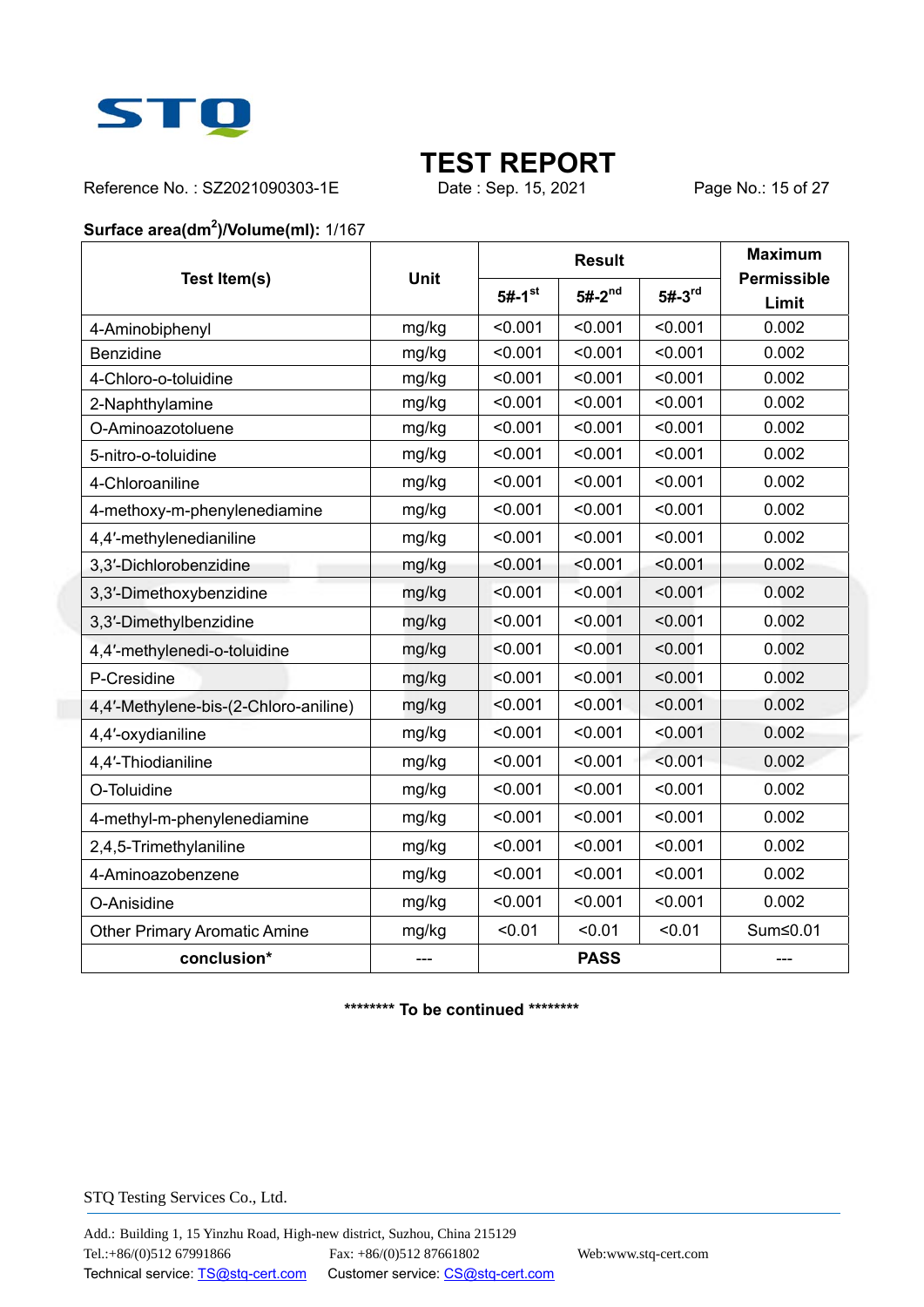

Reference No.: SZ2021090303-1E Date : Sep. 15, 2021 Page No.: 16 of 27

#### **Surface area(dm<sup>2</sup> )/Volume(ml):** 1/167

|                                       |       |                      | <b>Result</b> |            | <b>Maximum</b>              |
|---------------------------------------|-------|----------------------|---------------|------------|-----------------------------|
| Test Item(s)                          | Unit  | $6#-1$ <sup>st</sup> | $6#-2^{nd}$   | $6# - 3rd$ | <b>Permissible</b><br>Limit |
| 4-Aminobiphenyl                       | mg/kg | < 0.001              | < 0.001       | < 0.001    | 0.002                       |
| Benzidine                             | mg/kg | < 0.001              | < 0.001       | < 0.001    | 0.002                       |
| 4-Chloro-o-toluidine                  | mg/kg | < 0.001              | < 0.001       | < 0.001    | 0.002                       |
| 2-Naphthylamine                       | mg/kg | < 0.001              | < 0.001       | < 0.001    | 0.002                       |
| O-Aminoazotoluene                     | mg/kg | < 0.001              | < 0.001       | < 0.001    | 0.002                       |
| 5-nitro-o-toluidine                   | mg/kg | < 0.001              | < 0.001       | < 0.001    | 0.002                       |
| 4-Chloroaniline                       | mg/kg | < 0.001              | < 0.001       | < 0.001    | 0.002                       |
| 4-methoxy-m-phenylenediamine          | mg/kg | < 0.001              | < 0.001       | < 0.001    | 0.002                       |
| 4,4'-methylenedianiline               | mg/kg | < 0.001              | < 0.001       | < 0.001    | 0.002                       |
| 3,3'-Dichlorobenzidine                | mg/kg | < 0.001              | < 0.001       | < 0.001    | 0.002                       |
| 3,3'-Dimethoxybenzidine               | mg/kg | < 0.001              | < 0.001       | < 0.001    | 0.002                       |
| 3,3'-Dimethylbenzidine                | mg/kg | < 0.001              | < 0.001       | < 0.001    | 0.002                       |
| 4,4'-methylenedi-o-toluidine          | mg/kg | < 0.001              | < 0.001       | < 0.001    | 0.002                       |
| P-Cresidine                           | mg/kg | < 0.001              | < 0.001       | < 0.001    | 0.002                       |
| 4,4'-Methylene-bis-(2-Chloro-aniline) | mg/kg | < 0.001              | < 0.001       | < 0.001    | 0.002                       |
| 4,4'-oxydianiline                     | mg/kg | < 0.001              | < 0.001       | < 0.001    | 0.002                       |
| 4,4'-Thiodianiline                    | mg/kg | < 0.001              | < 0.001       | < 0.001    | 0.002                       |
| O-Toluidine                           | mg/kg | < 0.001              | < 0.001       | < 0.001    | 0.002                       |
| 4-methyl-m-phenylenediamine           | mg/kg | < 0.001              | < 0.001       | < 0.001    | 0.002                       |
| 2,4,5-Trimethylaniline                | mg/kg | < 0.001              | < 0.001       | < 0.001    | 0.002                       |
| 4-Aminoazobenzene                     | mg/kg | < 0.001              | < 0.001       | < 0.001    | 0.002                       |
| O-Anisidine                           | mg/kg | < 0.001              | < 0.001       | < 0.001    | 0.002                       |
| <b>Other Primary Aromatic Amine</b>   | mg/kg | < 0.01               | < 0.01        | < 0.01     | Sum≤0.01                    |
| conclusion*                           |       |                      | <b>PASS</b>   |            | $---$                       |

**\*\*\*\*\*\*\*\* To be continued \*\*\*\*\*\*\*\***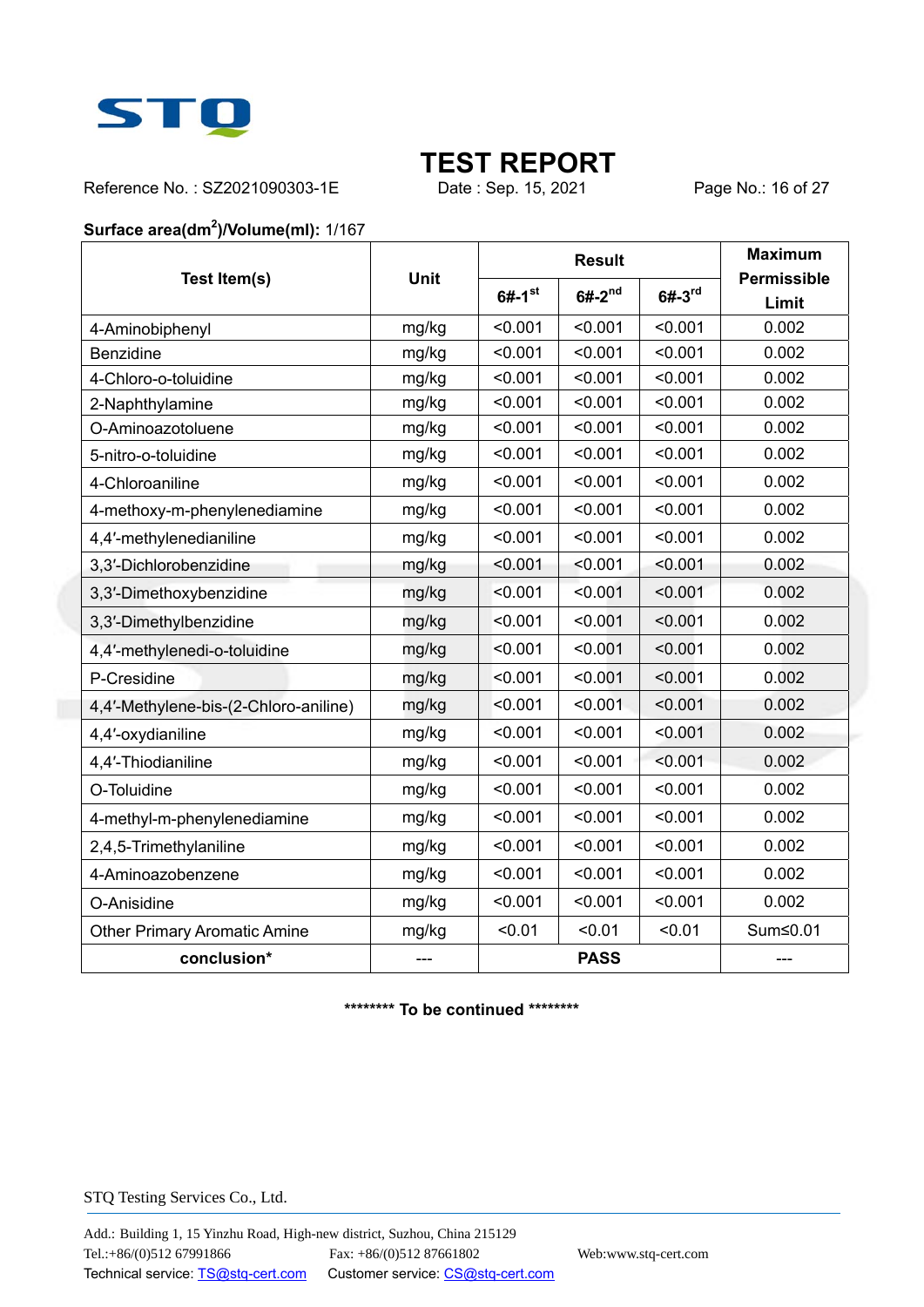

Reference No.: SZ2021090303-1E Date : Sep. 15, 2021 Page No.: 17 of 27

#### **Surface area(dm<sup>2</sup> )/Volume(ml):** 1/167

|                                       |       |                      | <b>Result</b> | <b>Maximum</b> |                             |
|---------------------------------------|-------|----------------------|---------------|----------------|-----------------------------|
| Test Item(s)                          | Unit  | $8#-1$ <sup>st</sup> | $8#-2^{nd}$   | $8# - 3rd$     | <b>Permissible</b><br>Limit |
| 4-Aminobiphenyl                       | mg/kg | < 0.001              | < 0.001       | < 0.001        | 0.002                       |
| Benzidine                             | mg/kg | < 0.001              | < 0.001       | < 0.001        | 0.002                       |
| 4-Chloro-o-toluidine                  | mg/kg | < 0.001              | < 0.001       | < 0.001        | 0.002                       |
| 2-Naphthylamine                       | mg/kg | < 0.001              | < 0.001       | < 0.001        | 0.002                       |
| O-Aminoazotoluene                     | mg/kg | < 0.001              | < 0.001       | < 0.001        | 0.002                       |
| 5-nitro-o-toluidine                   | mg/kg | < 0.001              | < 0.001       | < 0.001        | 0.002                       |
| 4-Chloroaniline                       | mg/kg | < 0.001              | < 0.001       | < 0.001        | 0.002                       |
| 4-methoxy-m-phenylenediamine          | mg/kg | < 0.001              | < 0.001       | < 0.001        | 0.002                       |
| 4,4'-methylenedianiline               | mg/kg | < 0.001              | < 0.001       | < 0.001        | 0.002                       |
| 3,3'-Dichlorobenzidine                | mg/kg | < 0.001              | < 0.001       | < 0.001        | 0.002                       |
| 3,3'-Dimethoxybenzidine               | mg/kg | < 0.001              | < 0.001       | < 0.001        | 0.002                       |
| 3,3'-Dimethylbenzidine                | mg/kg | < 0.001              | < 0.001       | < 0.001        | 0.002                       |
| 4,4'-methylenedi-o-toluidine          | mg/kg | < 0.001              | < 0.001       | < 0.001        | 0.002                       |
| P-Cresidine                           | mg/kg | < 0.001              | < 0.001       | < 0.001        | 0.002                       |
| 4,4'-Methylene-bis-(2-Chloro-aniline) | mg/kg | < 0.001              | < 0.001       | < 0.001        | 0.002                       |
| 4,4'-oxydianiline                     | mg/kg | < 0.001              | < 0.001       | < 0.001        | 0.002                       |
| 4,4'-Thiodianiline                    | mg/kg | < 0.001              | < 0.001       | < 0.001        | 0.002                       |
| O-Toluidine                           | mg/kg | < 0.001              | < 0.001       | < 0.001        | 0.002                       |
| 4-methyl-m-phenylenediamine           | mg/kg | < 0.001              | < 0.001       | < 0.001        | 0.002                       |
| 2,4,5-Trimethylaniline                | mg/kg | < 0.001              | < 0.001       | < 0.001        | 0.002                       |
| 4-Aminoazobenzene                     | mg/kg | < 0.001              | < 0.001       | < 0.001        | 0.002                       |
| O-Anisidine                           | mg/kg | < 0.001              | < 0.001       | < 0.001        | 0.002                       |
| <b>Other Primary Aromatic Amine</b>   | mg/kg | < 0.01               | < 0.01        | < 0.01         | Sum≤0.01                    |
| conclusion*                           |       | <b>PASS</b>          |               |                | $---$                       |

**\*\*\*\*\*\*\*\* To be continued \*\*\*\*\*\*\*\***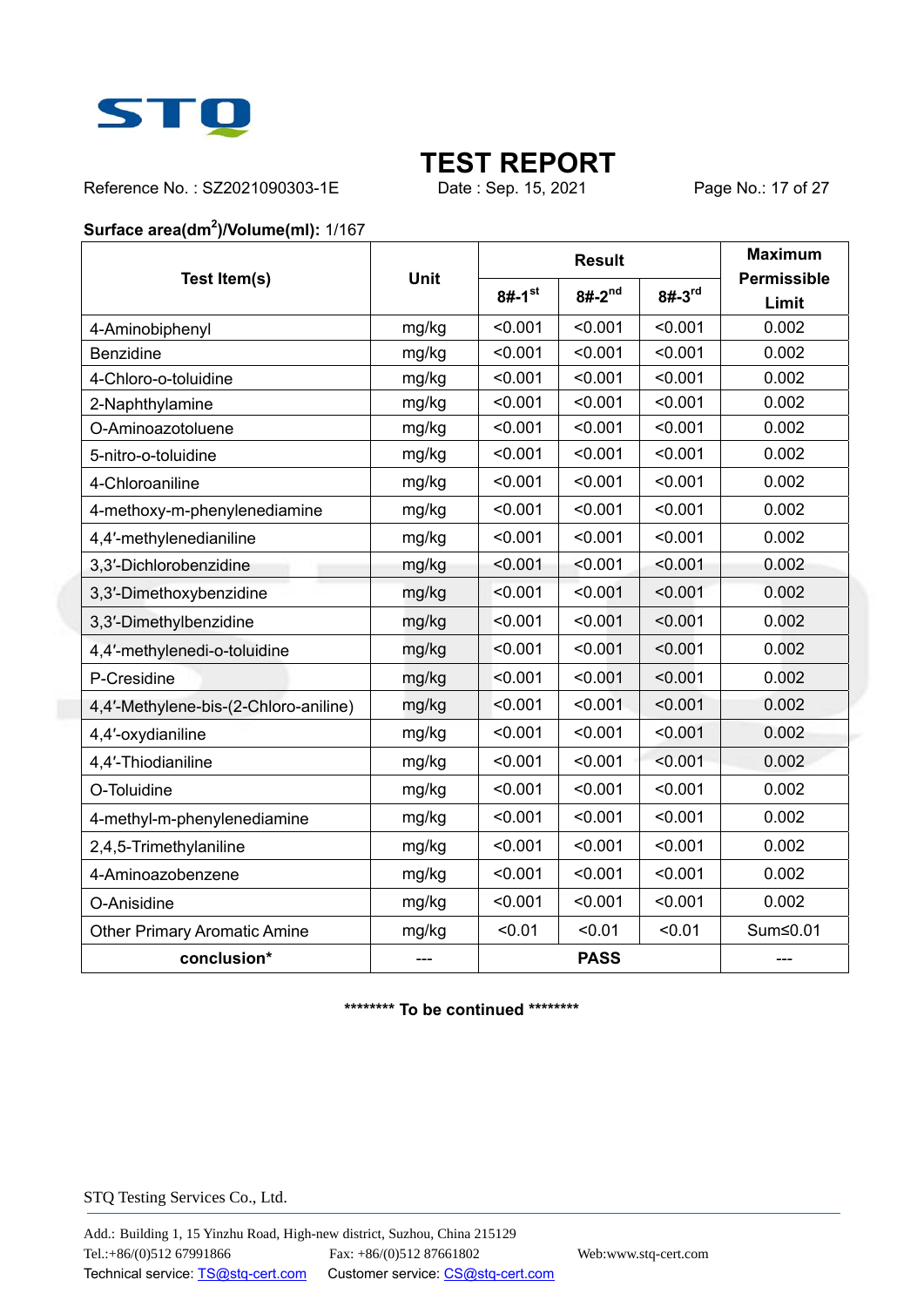

Reference No.: SZ2021090303-1E Date : Sep. 15, 2021 Page No.: 18 of 27

#### **Surface area(dm<sup>2</sup> )/Volume(ml):** 1/167

|                                       |       |                      | <b>Result</b> | <b>Maximum</b> |                             |
|---------------------------------------|-------|----------------------|---------------|----------------|-----------------------------|
| Test Item(s)                          | Unit  | $9#-1$ <sup>st</sup> | $9#-2^{nd}$   | $9#-3rd$       | <b>Permissible</b><br>Limit |
| 4-Aminobiphenyl                       | mg/kg | < 0.001              | < 0.001       | < 0.001        | 0.002                       |
| Benzidine                             | mg/kg | < 0.001              | < 0.001       | < 0.001        | 0.002                       |
| 4-Chloro-o-toluidine                  | mg/kg | < 0.001              | < 0.001       | < 0.001        | 0.002                       |
| 2-Naphthylamine                       | mg/kg | < 0.001              | < 0.001       | < 0.001        | 0.002                       |
| O-Aminoazotoluene                     | mg/kg | < 0.001              | < 0.001       | < 0.001        | 0.002                       |
| 5-nitro-o-toluidine                   | mg/kg | < 0.001              | < 0.001       | < 0.001        | 0.002                       |
| 4-Chloroaniline                       | mg/kg | < 0.001              | < 0.001       | < 0.001        | 0.002                       |
| 4-methoxy-m-phenylenediamine          | mg/kg | < 0.001              | < 0.001       | < 0.001        | 0.002                       |
| 4,4'-methylenedianiline               | mg/kg | < 0.001              | < 0.001       | < 0.001        | 0.002                       |
| 3,3'-Dichlorobenzidine                | mg/kg | < 0.001              | < 0.001       | < 0.001        | 0.002                       |
| 3,3'-Dimethoxybenzidine               | mg/kg | < 0.001              | < 0.001       | < 0.001        | 0.002                       |
| 3,3'-Dimethylbenzidine                | mg/kg | < 0.001              | < 0.001       | < 0.001        | 0.002                       |
| 4,4'-methylenedi-o-toluidine          | mg/kg | < 0.001              | < 0.001       | < 0.001        | 0.002                       |
| P-Cresidine                           | mg/kg | < 0.001              | < 0.001       | < 0.001        | 0.002                       |
| 4,4'-Methylene-bis-(2-Chloro-aniline) | mg/kg | < 0.001              | < 0.001       | < 0.001        | 0.002                       |
| 4,4'-oxydianiline                     | mg/kg | < 0.001              | < 0.001       | < 0.001        | 0.002                       |
| 4,4'-Thiodianiline                    | mg/kg | < 0.001              | < 0.001       | < 0.001        | 0.002                       |
| O-Toluidine                           | mg/kg | < 0.001              | < 0.001       | < 0.001        | 0.002                       |
| 4-methyl-m-phenylenediamine           | mg/kg | < 0.001              | < 0.001       | < 0.001        | 0.002                       |
| 2,4,5-Trimethylaniline                | mg/kg | < 0.001              | < 0.001       | < 0.001        | 0.002                       |
| 4-Aminoazobenzene                     | mg/kg | < 0.001              | < 0.001       | < 0.001        | 0.002                       |
| O-Anisidine                           | mg/kg | < 0.001              | < 0.001       | < 0.001        | 0.002                       |
| <b>Other Primary Aromatic Amine</b>   | mg/kg | < 0.01               | < 0.01        | < 0.01         | Sum≤0.01                    |
| conclusion*                           |       | <b>PASS</b>          |               |                | $---$                       |

**\*\*\*\*\*\*\*\* To be continued \*\*\*\*\*\*\*\***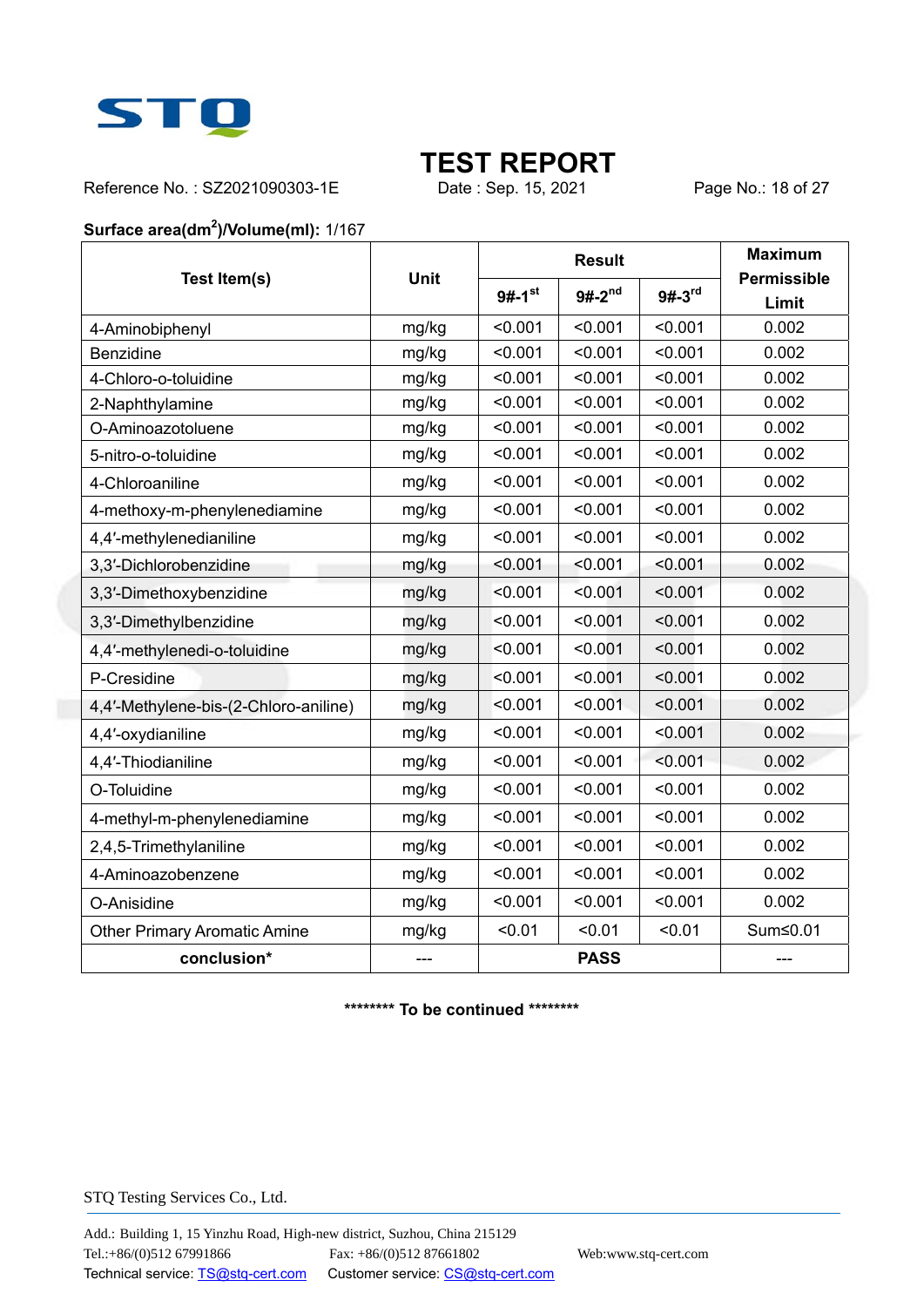

Reference No.: SZ2021090303-1E Date : Sep. 15, 2021 Page No.: 19 of 27

#### **Surface area(dm<sup>2</sup> )/Volume(ml):** 1/167

|                                       |       |                       | <b>Result</b>  | <b>Maximum</b> |                             |
|---------------------------------------|-------|-----------------------|----------------|----------------|-----------------------------|
| Test Item(s)                          | Unit  | $10#-1$ <sup>st</sup> | $10# - 2^{nd}$ | $10# - 3^{rd}$ | <b>Permissible</b><br>Limit |
| 4-Aminobiphenyl                       | mg/kg | < 0.001               | < 0.001        | < 0.001        | 0.002                       |
| Benzidine                             | mg/kg | < 0.001               | < 0.001        | < 0.001        | 0.002                       |
| 4-Chloro-o-toluidine                  | mg/kg | < 0.001               | < 0.001        | < 0.001        | 0.002                       |
| 2-Naphthylamine                       | mg/kg | < 0.001               | < 0.001        | < 0.001        | 0.002                       |
| O-Aminoazotoluene                     | mg/kg | < 0.001               | < 0.001        | < 0.001        | 0.002                       |
| 5-nitro-o-toluidine                   | mg/kg | < 0.001               | < 0.001        | < 0.001        | 0.002                       |
| 4-Chloroaniline                       | mg/kg | < 0.001               | < 0.001        | < 0.001        | 0.002                       |
| 4-methoxy-m-phenylenediamine          | mg/kg | < 0.001               | < 0.001        | < 0.001        | 0.002                       |
| 4,4'-methylenedianiline               | mg/kg | < 0.001               | < 0.001        | < 0.001        | 0.002                       |
| 3,3'-Dichlorobenzidine                | mg/kg | < 0.001               | < 0.001        | < 0.001        | 0.002                       |
| 3,3'-Dimethoxybenzidine               | mg/kg | < 0.001               | < 0.001        | < 0.001        | 0.002                       |
| 3,3'-Dimethylbenzidine                | mg/kg | < 0.001               | < 0.001        | < 0.001        | 0.002                       |
| 4,4'-methylenedi-o-toluidine          | mg/kg | < 0.001               | < 0.001        | < 0.001        | 0.002                       |
| P-Cresidine                           | mg/kg | < 0.001               | < 0.001        | < 0.001        | 0.002                       |
| 4,4'-Methylene-bis-(2-Chloro-aniline) | mg/kg | < 0.001               | < 0.001        | < 0.001        | 0.002                       |
| 4,4'-oxydianiline                     | mg/kg | < 0.001               | < 0.001        | < 0.001        | 0.002                       |
| 4,4'-Thiodianiline                    | mg/kg | < 0.001               | < 0.001        | < 0.001        | 0.002                       |
| O-Toluidine                           | mg/kg | < 0.001               | < 0.001        | < 0.001        | 0.002                       |
| 4-methyl-m-phenylenediamine           | mg/kg | < 0.001               | < 0.001        | < 0.001        | 0.002                       |
| 2,4,5-Trimethylaniline                | mg/kg | < 0.001               | < 0.001        | < 0.001        | 0.002                       |
| 4-Aminoazobenzene                     | mg/kg | < 0.001               | < 0.001        | < 0.001        | 0.002                       |
| O-Anisidine                           | mg/kg | < 0.001               | < 0.001        | < 0.001        | 0.002                       |
| <b>Other Primary Aromatic Amine</b>   | mg/kg | < 0.01                | < 0.01         | < 0.01         | Sum≤0.01                    |
| conclusion*                           | ---   | <b>PASS</b>           |                |                | $---$                       |

**\*\*\*\*\*\*\*\* To be continued \*\*\*\*\*\*\*\***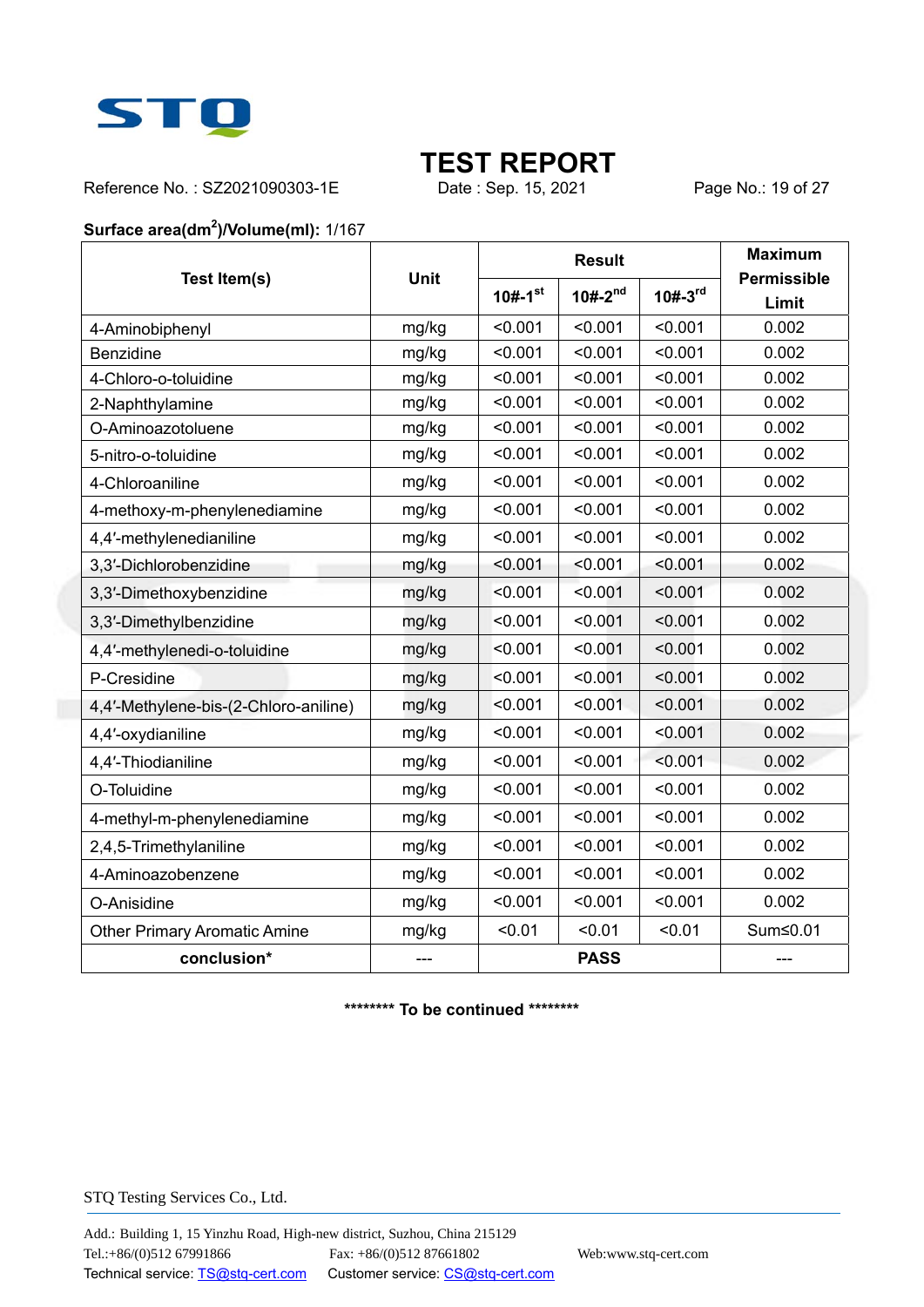

Reference No.: SZ2021090303-1E Date : Sep. 15, 2021 Page No.: 20 of 27

#### **5.Specific Migration of Acrylonitrile**

**Test Method:** Sample preparation with reference to EN 13130-1: 2004 with selection of simulant and condition, followed by analysis by HS-GC/MS.

#### **Surface area(dm<sup>2</sup> )/Volume(ml):**

8# 1/167 9# 1/167

| Test Items                             |       |                      | <b>Result</b> | <b>Maximum</b> |                          |  |
|----------------------------------------|-------|----------------------|---------------|----------------|--------------------------|--|
|                                        | Unit  | $8#-1$ <sup>st</sup> | $8#-2^{nd}$   | $8#-3rd$       | <b>Permissible Limit</b> |  |
| Specific Migration of acrylonitrile in | mg/kg | < 0.01               | < 0.01        | < 0.01         | 0.01                     |  |
| 3% acetic acid at 70℃,2 hours          |       |                      |               |                |                          |  |
| conclusion*                            |       |                      | <b>PASS</b>   |                |                          |  |

|                                                                         |             |                      | <b>Result</b> | <b>Maximum</b> |                          |
|-------------------------------------------------------------------------|-------------|----------------------|---------------|----------------|--------------------------|
| <b>Test Items</b>                                                       | <b>Unit</b> | $9#-1$ <sup>st</sup> | $9#-2^{nd}$   | $9#-3rd$       | <b>Permissible Limit</b> |
| Specific Migration of acrylonitrile in<br>3% acetic acid at 70℃,2 hours | mg/kg       | < 0.01               | < 0.01        | < 0.01         | 0.01                     |
| conclusion*                                                             |             |                      | <b>PASS</b>   |                |                          |

#### **6.Specific Migration of 1,3-butadiene**

**Test Method:** Sample preparation with reference to EN 13130-1: 2004 with selection of simulant and condition, followed by analysis by HS-GC/MS.

#### **Surface area(dm<sup>2</sup> )/Volume(ml):**

8# 1/167 9# 1/167

|                                                                         |       |                      | <b>Result</b> | <b>Maximum</b> |                          |
|-------------------------------------------------------------------------|-------|----------------------|---------------|----------------|--------------------------|
| <b>Test Items</b>                                                       | Unit  | $8#-1$ <sup>st</sup> | $8#-2^{nd}$   | $8#-3rd$       | <b>Permissible Limit</b> |
| Specific Migration of 1,3-butadiene in<br>3% acetic acid at 70℃,2 hours | mg/kg | < 0.01               | < 0.01        | < 0.01         | 0.01                     |
| conclusion*                                                             |       |                      | <b>PASS</b>   |                |                          |

|                                                                         | <b>Unit</b> |                      | <b>Result</b> | <b>Maximum</b> |                          |
|-------------------------------------------------------------------------|-------------|----------------------|---------------|----------------|--------------------------|
| <b>Test Items</b>                                                       |             | $9#-1$ <sup>st</sup> | $9#-2^{nd}$   | $9#-3rd$       | <b>Permissible Limit</b> |
| Specific Migration of 1,3-butadiene in<br>3% acetic acid at 70℃,2 hours | mg/kg       | < 0.01               | < 0.01        | < 0.01         | 0.01                     |
| conclusion*                                                             |             |                      | <b>PASS</b>   |                |                          |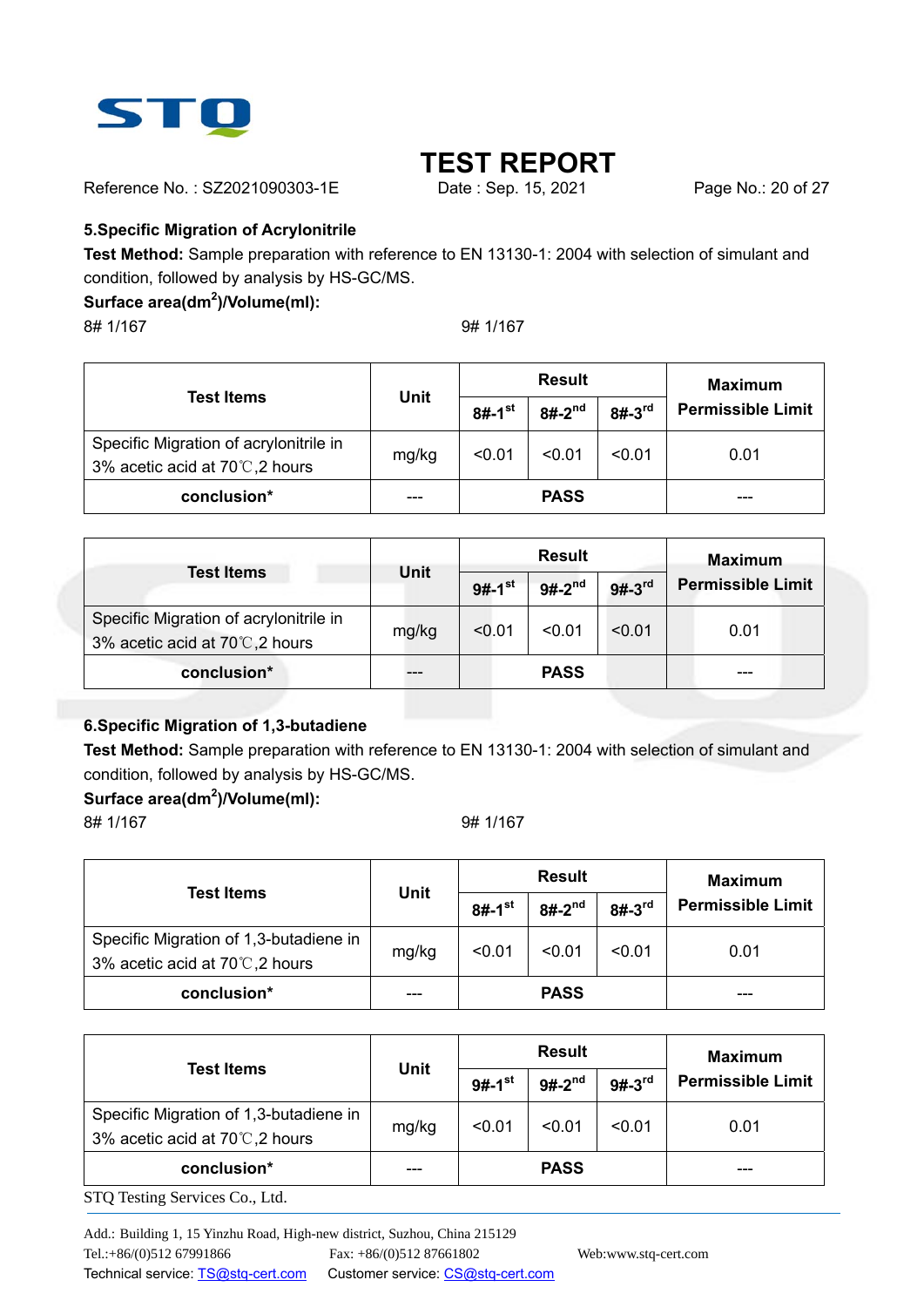

Reference No.: SZ2021090303-1E Date: Sep. 15, 2021 Page No.: 21 of 27

#### **7.Nitrosamines and Nitrosatable Content**

**Test Method:** Sample preparation with reference to EN 13130-1: 2004 with selection of simulant and condition, followed by analysis by LC-MS/MS.

**Test Condition:** 3% Acetic acid, 70℃ for 2 hours

### **Surface area(dm<sup>2</sup> )/Volume(ml):**

5# 1/167 6# 1/167

|                         |             |                      | <b>Result</b> | <b>Maximum</b> |                          |
|-------------------------|-------------|----------------------|---------------|----------------|--------------------------|
| <b>Test Items</b>       | <b>Unit</b> | $5#-1$ <sup>st</sup> | $5#-2^{nd}$   | $5#-3rd$       | <b>Permissible Limit</b> |
| <b>Nitrosamines</b>     | mg/kg       | < 0.01               | < 0.01        | < 0.01         | 0.01                     |
| Nitrosatable substances | mg/kg       | < 0.1                | < 0.1         | < 0.1          | 0.1                      |
| conclusion*             | ---         |                      | <b>PASS</b>   |                |                          |

|                         |             | <b>Result</b>        |                         |        | <b>Maximum</b>           |  |
|-------------------------|-------------|----------------------|-------------------------|--------|--------------------------|--|
| <b>Test Items</b>       | <b>Unit</b> | $6#-1$ <sup>st</sup> | $6#-2^{nd}$<br>$6#-3rd$ |        | <b>Permissible Limit</b> |  |
| Nitrosamines            | mg/kg       | < 0.01               | < 0.01                  | < 0.01 | 0.01                     |  |
| Nitrosatable substances | mg/kg       | < 0.1                | < 0.1                   | < 0.1  | 0.1                      |  |
| conclusion*             |             |                      | <b>PASS</b>             |        |                          |  |

**Remark:** \*According to Regulation (EU) No 10/2011 and its amendment (EU) 2020/1245, for repeated use materials and articles:

1) The applicable overall migration test shall be carried out three times on a single sample. The overall migration in the second test shall be lower than in the first test, and the overall migration in the third test shall be lower than in the second test. Compliance with the overall migration limit shall be verified on the basis of the level of the overall migration found in the third test.

2) Specific migration test(s) shall be carried out three times on a single sample. Compliance shall than be verified on the basis of the level of the migration found in the third test and on the basis of the stability of the material or article from the first to the third migration test. The stability of the material shall be considered insufficient if migration is observed above the level of detection in any of the three migration tests, and increases from the first migration test to the third migration test. In case of insufficient stability, compliance of the material shall not be established even in case the specific migration limit is not exceeded in any of the three tests. Irrespective of the above rules, a material or article shall never be considered to comply with the Regulation if in the first test a substance that is prohibited from migrating or from being released in detectable quantities.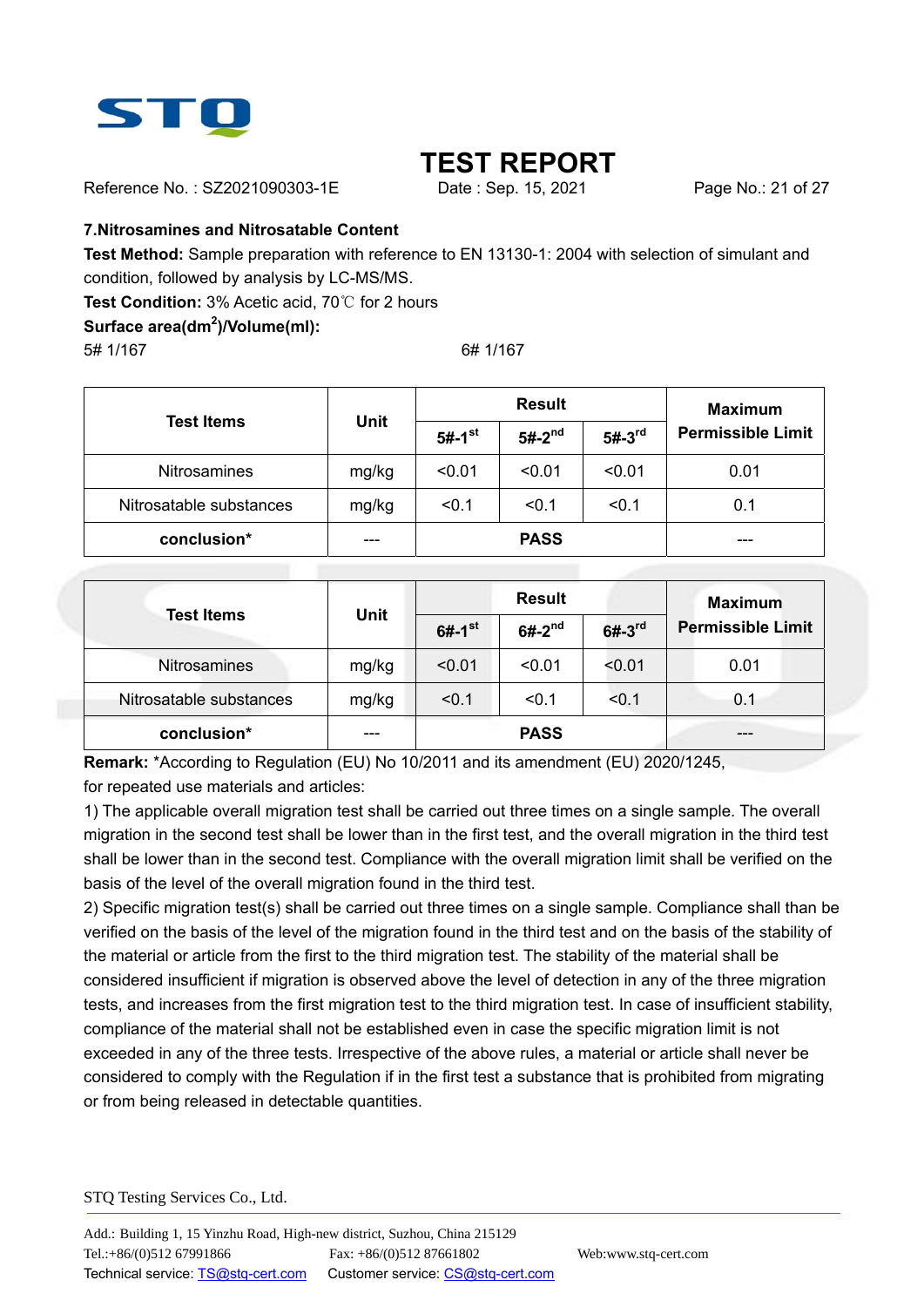

Reference No.: SZ2021090303-1E Date : Sep. 15, 2021 Page No.: 22 of 27

#### **8.Bisphenol-A (BPA) Content**

**Test Method:** With reference to EPA3550C-2007, Analysis was performed by UPLC-MS-MS.

| <b>Test Item</b>  | Unit  | <b>MDL</b> |      | <b>Test Results</b> |      |
|-------------------|-------|------------|------|---------------------|------|
|                   |       |            | 4#   | 7#                  | 10#  |
| Bisphenol-A (BPA) | mg/kg | 0.1        | N.D. | N.D.                | N.D. |

|                   |       | <b>MDL</b> |                                         | <b>Test Results</b> |                  |  |
|-------------------|-------|------------|-----------------------------------------|---------------------|------------------|--|
| <b>Test Item</b>  | Jnit  |            | $11#$ <sup><math>\triangle</math></sup> | 12# <sup>4</sup>    | 13# <sup>4</sup> |  |
| Bisphenol-A (BPA) | mg/kg | 0.1        | N.D.                                    | N.D.                | N.D.             |  |

**Note :** 1) MDL = Method Detection Limit.

- 2) N.D. = Not detected, less than MDL.
- 3) **▲**As the client required, the sample was tested in mixture.

#### **Test Part Description:**

1# Sport bottle 2# Clear PS bottle body 3# Blue PS bottle body 4# Clear PE straw 5# Blue TPE suction nozzle 6# White TPE suction nozzle 7# Clear silicone ring and the state of the 8# Clear ABS suction nozzle 9# Blue ABS inner lid 10# Clear PP straw connector 11# Clear PS bottle body+ Blue PS bottle body 12# Blue TPE suction nozzle+ White TPE suction nozzle

13# Clear ABS suction nozzle+ Blue ABS inner lid

**\*\*\*\*\*\*\*\* To be continued \*\*\*\*\*\*\*\***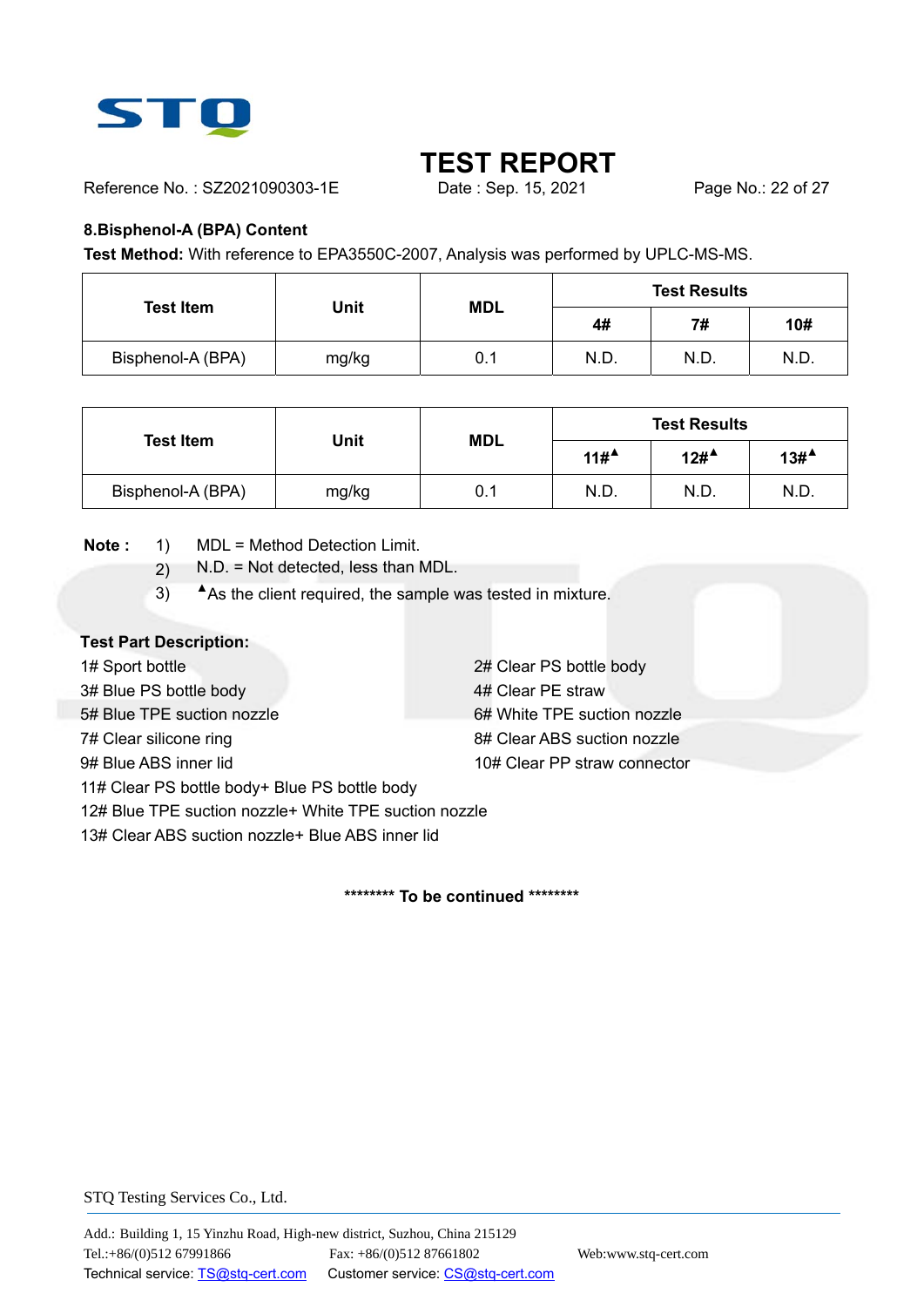

## **TEST REPORT**<br>Date : Sep. 15, 2021

Reference No.: SZ2021090303-1E Date : Sep. 15, 2021 Page No.: 23 of 27

### **SAMPLE PHOTOS**



STQ Testing Services Co., Ltd.

Add.: Building 1, 15 Yinzhu Road, High-new district, Suzhou, China 215129 Tel.:+86/(0)512 67991866 Fax: +86/(0)512 87661802 Web:www.stq-cert.com Technical service: TS@stq-cert.com Customer service: CS@stq-cert.com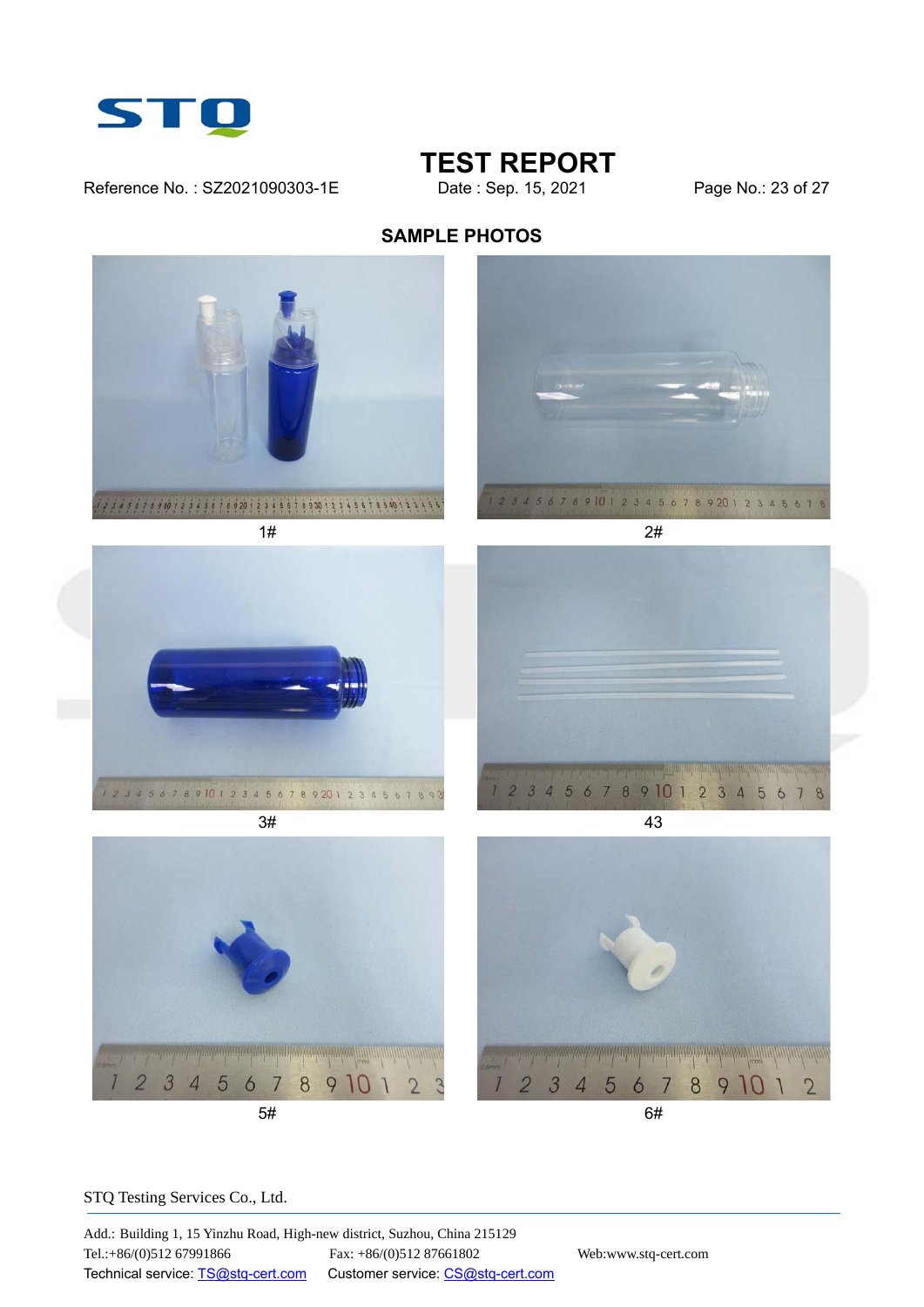

Reference No.: SZ2021090303-1E Date : Sep. 15, 2021 Page No.: 24 of 27

# **TEST REPORT**<br>Date : Sep. 15, 2021

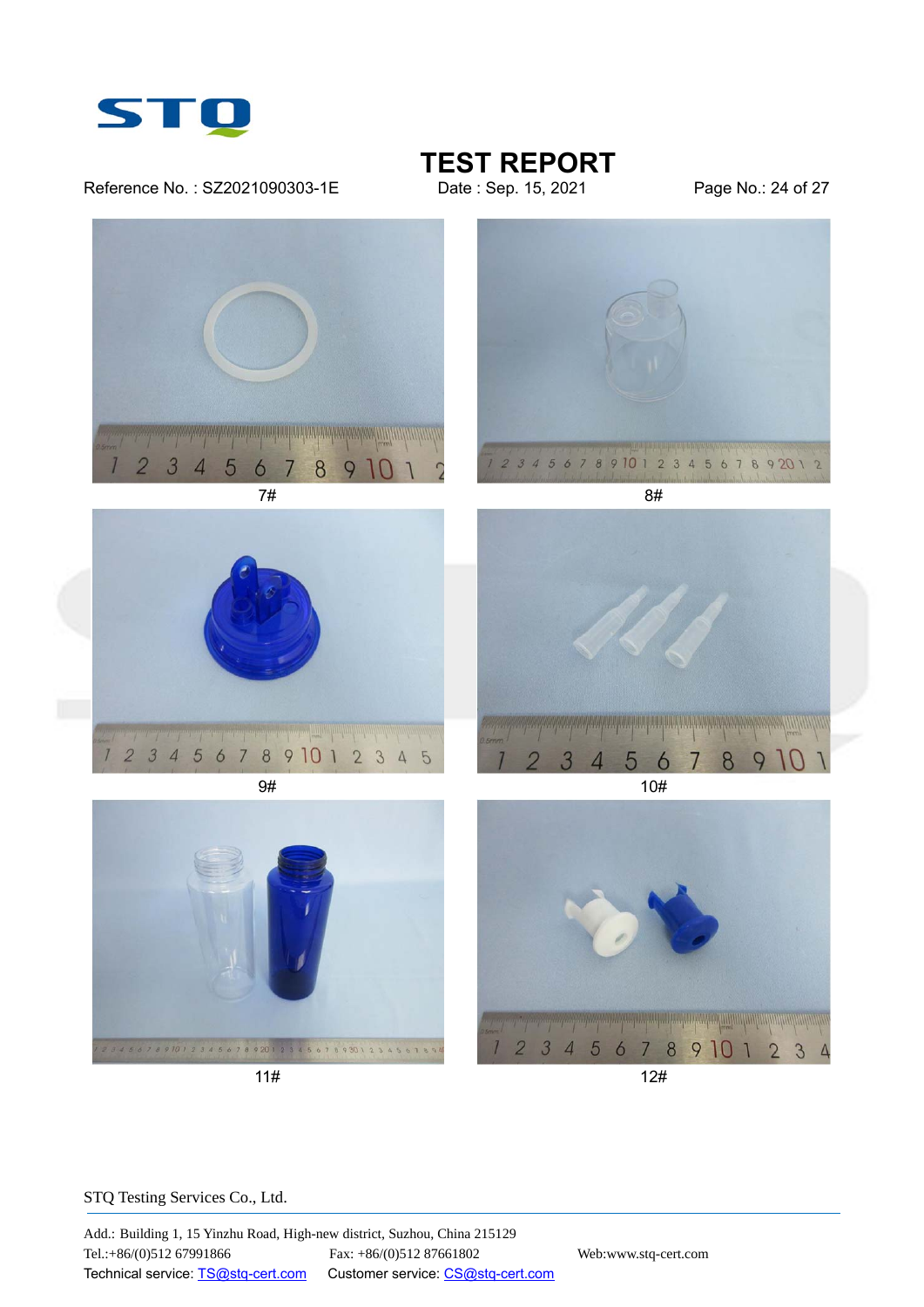

#### Reference No.: SZ2021090303-1E Date : Sep. 15, 2021 Page No.: 25 of 27

### **TEST REPORT**



13#

#### **\*\*\*\*\*\*\*\* END OF REPORT \*\*\*\*\*\*\*\*\***



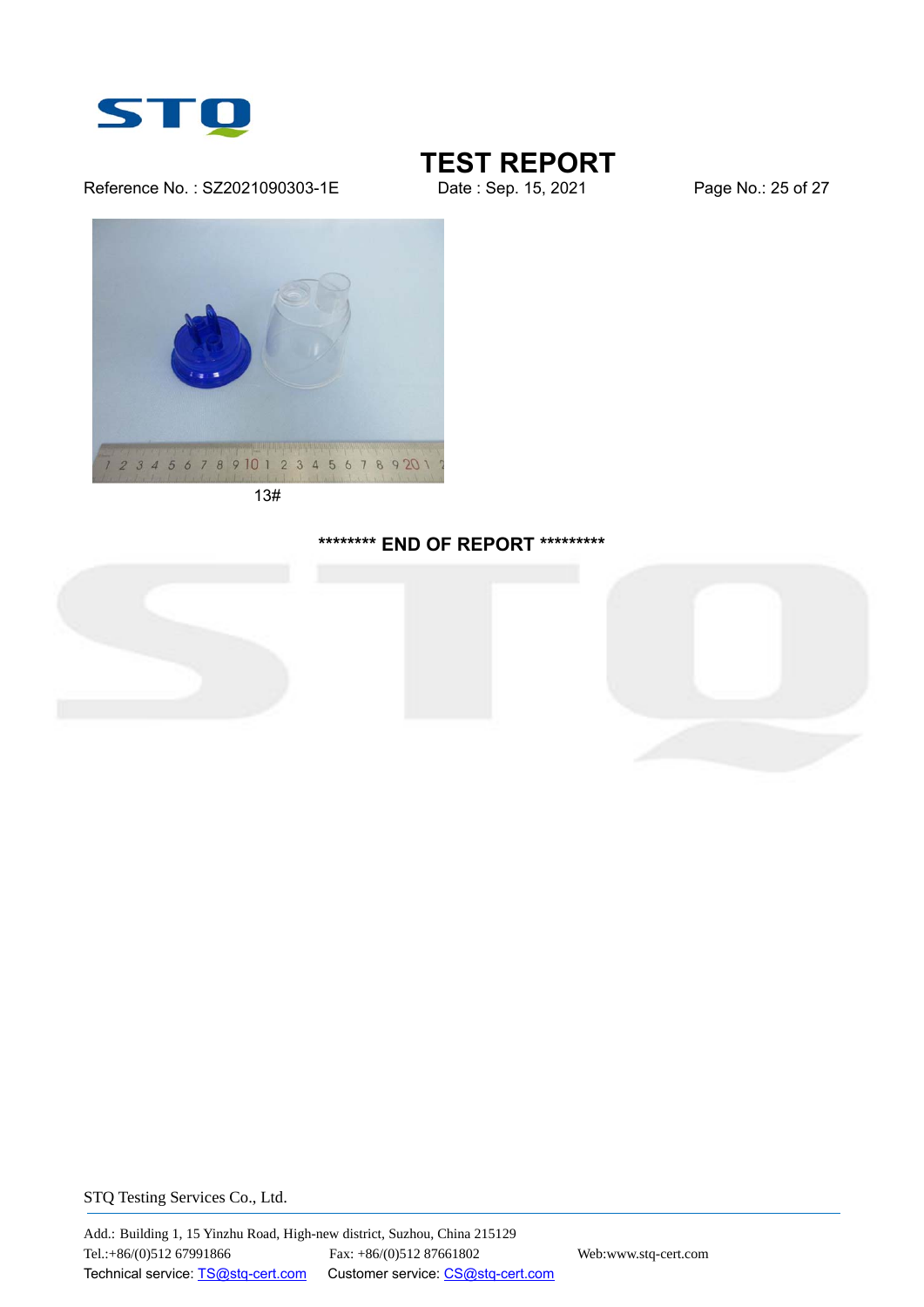

Reference No.: SZ2021090303-1E Date: Sep. 15, 2021 Page No.: 26 of 27

#### GENERAL CONDITIONS OF SERVICES

STQ Testing Services Co.,Ltd. (hereinafter "STQ"), The testing or examining under the request of the customer should obey terms as follow, according to regulation of "Contract Law of the People's Republic of China" on processing and undertaking contract, our company have legal right of termination without any reason and have the right to accept or refuse testing or examining request:

1. STQ only acts for the person or body originating the instructions (the"Clients"). No other party is entitled to give instructions, particularly on the scope of testing or delivery of report or certificate, unless authorized by the Clients.

- 2. Sample recycling: when the testing or examining is finished, the customer should recycle the sample. Within 30 days after issuing of testing report, if the customer could not recycle the sample or send notification of sample recycling in written (for example, if the sample belongs to consumables, toxic drugs, dangerous goods and other items that are not suitable for long-term storage, such as semi-finished products and fragile samples such as liquids and powders , the retention period will be shortened to 7 days ). After the retention period,STQ has the right to dispose of the sample arbitrarily without paying compensation or compensation to the customer and take no responsibility for the consequences that damages the customer's trade secrets and intellectual property rights due to the loss of the sample.
- 3. The delivery and return fee of the samples which need to do testing at STQ should be paied by the client. STQ will not bear the responsibility for the testing error that is caused by transporting, packaging and labelling.
- 4. The Clients shall always comply with the following before or during STQ providing its services:
- a) provide sample(s) and relevant data, at the same time, guarantee the consistence of the sample(s)'name they declared with the  $sample(s)$  or the goods provided. Otherwise, STQ will not bear any relevant responsibilities;
- b) giving timely instructions and adequate information to enable STQ to perform the services effectively;
- c) supply, when requested by STQ, any equipment and personnel for the performance of the services;
- d) take all necessary steps to eliminate or remedy any obstruction in the performance of the services;
- e) inform STQ in advance of any hazards or dangers, actual or potential, associated with any order of samples or testing;
- f) provide all necessary access for STQ's representative to enable the required services to be performed effectively;
- g) ensure all essential steps are taken for safety of working conditions, sites and installations during the performance of services;
- h) fully discharge all its liabilities under any contract like sales contract with a third party, whether or not a report or certificate has been issued by STQ, failing which STQ shall be under no obligation to the Clients.
- 5. Subject to STQ's accepting the Client's instructions, STQ will issue reports or certificates which reflect statements of opinion made with due care within the scope of instructions but STQ is not obliged to report upon any facts outside the instructions, if there were any dissidence about the report or certificate, the Client should provide the written declaration to STQ within 15 days after the date receiving the report or certificate, otherwise, STQ will not hear the case after the date limit.
- 6. STQ is irrevocably authorized by the Clients to deliver at its discretion the report or the certificate to any third party when instructed by the Clients or where it implicitly follows from circumstances, trade custom, usage or practice as determined by STQ.
- 7. A test report will be issued in confidence to the Clients and it will be strictly treated as such by STQ. It may not be reproduced either in its entirety or in part and it may not be used for advertising or other unauthorized purposes without the written consent of STQ. The Clients to whom the Report is issued may, however, show or send it, or a certified copy thereof prepared by STQ, to his customer, supplier or other persons directly concerned. STQ will not, without the consent of the Clients, enter into any discussion or correspondence with any third party concerning the contents of the report unless required by the relevant governmental authorities, laws or court orders.
- 8. Applicants wishing to use STQ's reports in court proceedings or arbitration shall inform STQ to that effect prior to submitting the sample for testing.
- 9. The report will refer only to the sample tested and will not apply to the bulk, unless the sampling has been carried out by STQ and is stated as such in the Report. Also, the report is only for reference.
- 10. Any documents containing engagements between the Clients and third parties like contracts of sale, letters of credit, bills of lading, etc. are regarded as information for STQ only and do not affect the scope of the services or the obligations accepted by STQ.
- 11. If the Clients do not specify the methods/standards to be applied, STQ will choose the appropriate ones and further information regarding the methods can be obtained by direct contact with STO, for the in-house method, STO will only provide the summary.
- 12. No liability shall be incurred by and no claim shall be made against STQ or its servants, agents, employees or independent contractors in respect of any loss or damage to any such materials, equipment and property occurring whilst at STQ or any work places in which the testing is carried out, or in the course of transit to or from STQ or the said work places, whether or not resulting from any acts, neglect or default on the part of any such servants, agents, employees or independent contractors of STQ.
- 13. STQ will not be liable, or accept responsibility for any loss or damage howsoever arising from the use of information contained in any of its reports or in any communication whatsoever about its said tests or investigations.
- 14. Except for term 11 and term 12, if the test sample is damaged due to the negligence of ZOTAC, the total compensation for loss and damage to the sample or loss to the customer shall not exceed twice of the test service fee.
- 15. In the event of STQ prevented by any cause outside STQ's control from performing any service for which an order has been given or an agreement made, the Clients shall pay to STQ:
- a) the amount of all abortive expenditure actually made or incurred;

b) a proportion of the agreed fee or commission equal to the proportion (if any) of the service actually carried out by STQ, and STQ shall be relieved of all responsibility whatsoever for the partial or total non-performance of the required service.

STQ Testing Services Co., Ltd.

Add.: Building 1, 15 Yinzhu Road, High-new district, Suzhou, China 215129 Tel.:+86/(0)512 67991866 Fax: +86/(0)512 87661802 Web:www.stq-cert.com Technical service: TS@stq-cert.com Customer service: CS@stq-cert.com